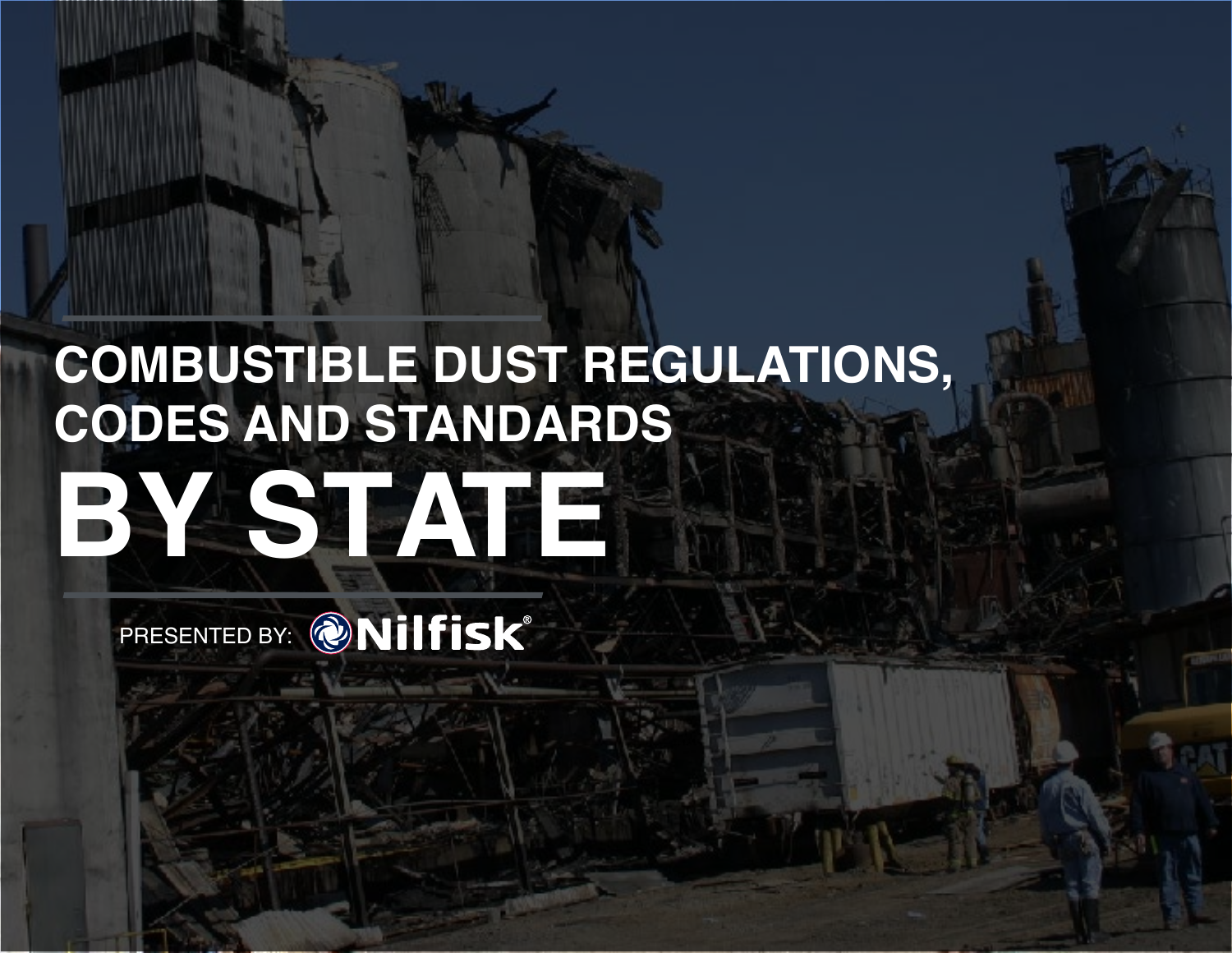#### **Introduction**

### Combustible Dust Regulations, Codes, and Resources by State

#### $\bullet\bullet\bullet$

<span id="page-1-0"></span>The state-level regulations surrounding combustible dust are complex! Most states start with the same basic foundation e.g., codes and standards developed by OSHA, the National Fire Protection Association (NFPA), and the International Code Council (ICC). But then they each put their own twist on the rules, for example, by adopting different editions of the codes, or sometimes only parts of a code, and making modifications. And, in some states, building and fire codes are established and enforced at the local level.

If you operate a facility, you must comply with all of the applicable regulations in your area. To help you better understand these regulations (or at least find contact info for the people in the know), we've compiled a list of state-level resources, which you'll find below. These resources include specific guidance on combustible dust when available, as well as links to state OSHA offices, labor departments and safety programs, building commission and fire marshal websites, and more.

Our goal is to maintain a comprehensive list of state regulations and resources related to combustible dust, so if you know of a code that has been updated or a resource that would be helpful here, please tell us. The more knowledge is out there about this hazard, the safer we all are.

# **OSHA Resources**

- [OSHA standards that address combustible dust hazards](https://www.osha.gov/dsg/combustibledust/standards.html)
- [OSHA Combustible Dust National Emphasis Program](https://www.osha.gov/OshDoc/Directive_pdf/CPL_03-00-008.pdf)
- [OSHA consensus standards on combustible dust](https://www.osha.gov/dsg/combustibledust/consensus.html)  These include standards from the NFPA, FM Global, and ICC. They are not OSHA regulations, but they may be required by state or local governments or individual companies.
- [OSHA Hazard Communication Guidance for Combustible Dusts](https://www.osha.gov/Publications/3371combustible-dust.html)

#### **Select Your State**

[Alabama](#page-2-0) [Alaska](#page-2-0) [Arizona](#page-2-0) [Arkansas](#page-2-0) [California](#page-3-0) [Colorado](#page-3-0) **[Connecticut](#page-3-0)** [Delaware](#page-3-0) [Florida](#page-4-0) **[Georgia](#page-4-0)** [Hawaii](#page-4-0) [Idaho](#page-5-0) [Illinois](#page-5-0) [Indiana](#page-5-0) [Iowa](#page-5-0) [Kansas](#page-6-0) **[Kentucky](#page-6-0)** 

[Louisiana](#page-6-0) [Maine](#page-6-0) [Maryland](#page-7-0) **[Massachusetts](#page-7-0)** [Michigan](#page-7-0) [Minnesota](#page-8-0) **[Mississippi](#page-8-0) [Missouri](#page-8-0)** [Montana](#page-9-0) [Nebraska](#page-9-0) [Nevada](#page-9-0) [New Hampshire](#page-10-0) [New Jersey](#page-10-0) [New Mexico](#page-10-0) [New York](#page-11-0) [North Carolina](#page-11-0) [North Dakota](#page-12-0)

[Ohio](#page-12-0) [Oklahoma](#page-12-0) [Oregon](#page-12-0) [Pennsylvania](#page-13-0) [Rhode Island](#page-13-0) [South Carolina](#page-13-0) [South Dakota](#page-13-0) [Tennessee](#page-14-0) [Texas](#page-14-0) **[Utah](#page-14-0)** [Vermont](#page-15-0) **[Virginia](#page-15-0)** [Washington](#page-15-0) [West Virginia](#page-16-0) [Wisconsin](#page-16-0) [Wyoming](#page-16-0)

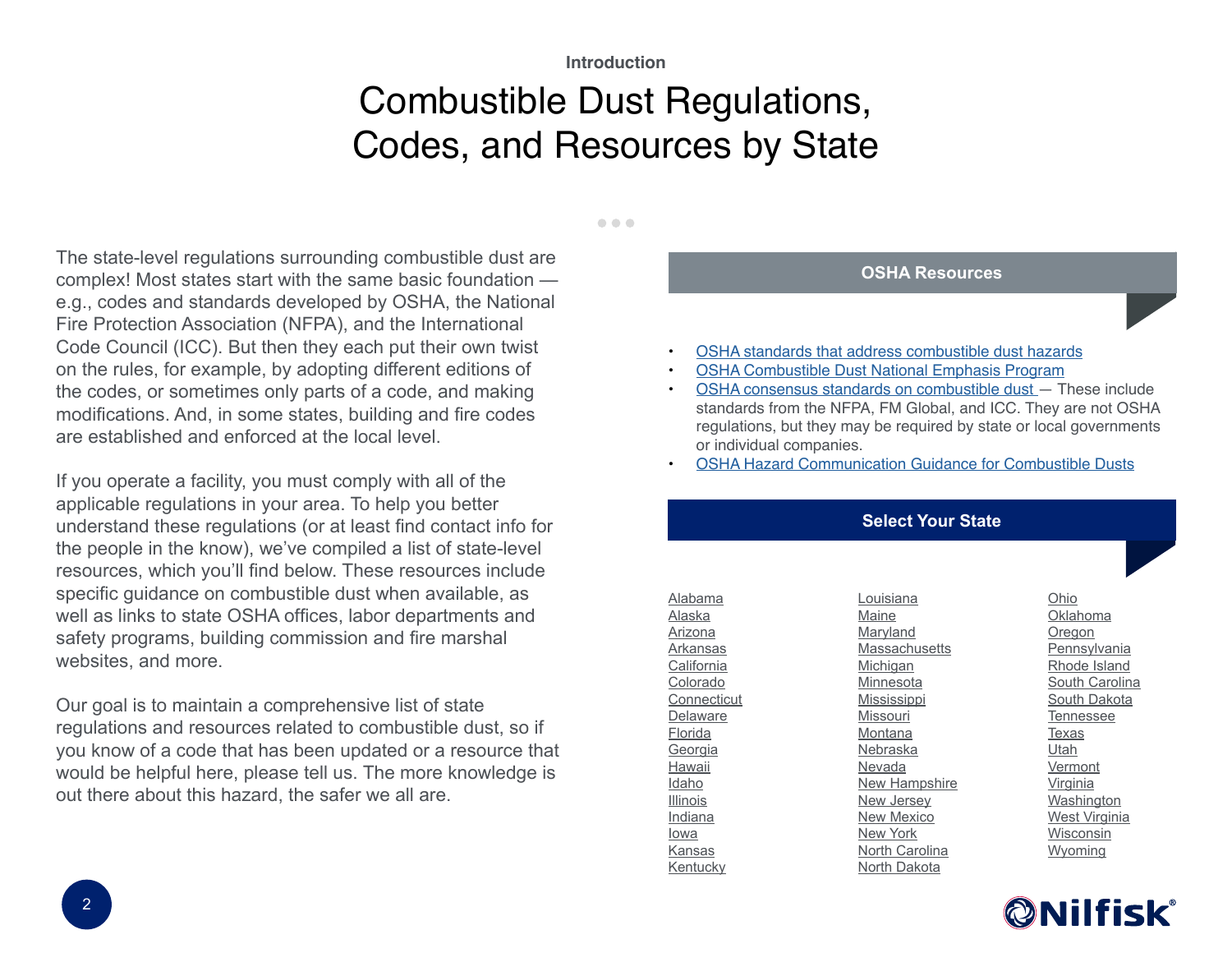#### Alabama

<span id="page-2-0"></span>Alabama operates under federal OSHA. Its building and fire regulations are based on multiple versions of ICC codes.

- **[OSHA offices in Alabama](https://www.osha.gov/oshdir/al.html)**
- [Alabama Department of Labor](http://www2.labor.alabama.gov/)
- [Alabama Building Commission Codes and Standards](http://bc.alabama.gov/buildingcode.htm)
- [Alabama State Fire Marshal Regulations](http://www.firemarshal.alabama.gov/Codes.aspx)

# Alaska

Alaska has an OSHA-approved state plan. Earlier in 2017, the Alaska Administrative Code was amended to the 2012 International Building, Fire, and Mechanical Codes.

- **OSHA offices in Alaska**
- [Alaska OSHA State Plan overview](https://www.osha.gov/dcsp/osp/stateprogs/alaska.html)
- [Alaska OSHA](http://labor.state.ak.us/lss/oshhome.htm)
- [Alaska Department of Labor and Workforce Development: Labor](http://labor.state.ak.us/lss/home.htm)  **[Standards and Safety](http://labor.state.ak.us/lss/home.htm)**
- [Alaska Department of Public Safety: Fire and Life Safety](http://dps.alaska.gov/Fire/regulations.aspx)  **[Regulations](http://dps.alaska.gov/Fire/regulations.aspx)**

### Arizona Arkansas

Arizona has an OSHA-approved state plan. Arizona has adopted federal OSHA's Combustible Dust National Emphasis Program, and it's part of OSHA Region IX, which was placed under a local emphasis program for combustible dust in 2015. Building and fire codes are enforced at the local level.

- [OSHA offices in Arizona](https://www.osha.gov/oshdir/az.html)
- [Arizona OSHA State Plan overview](https://www.osha.gov/dcsp/osp/stateprogs/arizona.html)
	- [OSHA Local Emphasis Program for Combustible Dust](https://www.osha.gov/dep/leps/RegionIX/reg9_FY16_Combustible_Dust_CPL-04-00-08.pdf)
- [Arizona Division of Occupational Safety and Health](https://www.azica.gov/divisions/adosh)
- [Arizona Department of Forestry and Fire Management](https://dffm.az.gov/)

Arkansas operates under federal OSHA. Its fire prevention code is based on the 2012 International Building and Fire Codes.

- [OSHA offices in Arkansas](https://www.osha.gov/oshdir/ar.html)
- [Arkansas Department of Labor: Occupational Safety and Health](http://www.labor.arkansas.gov/occupational-safety-and-health-compliance-program-aosh)  [Compliance Program](http://www.labor.arkansas.gov/occupational-safety-and-health-compliance-program-aosh)
- **Arkansas Fire Prevention Code**
- **[Arkansas Division of Building Authority](http://aba.arkansas.gov/Pages/default.aspx)**

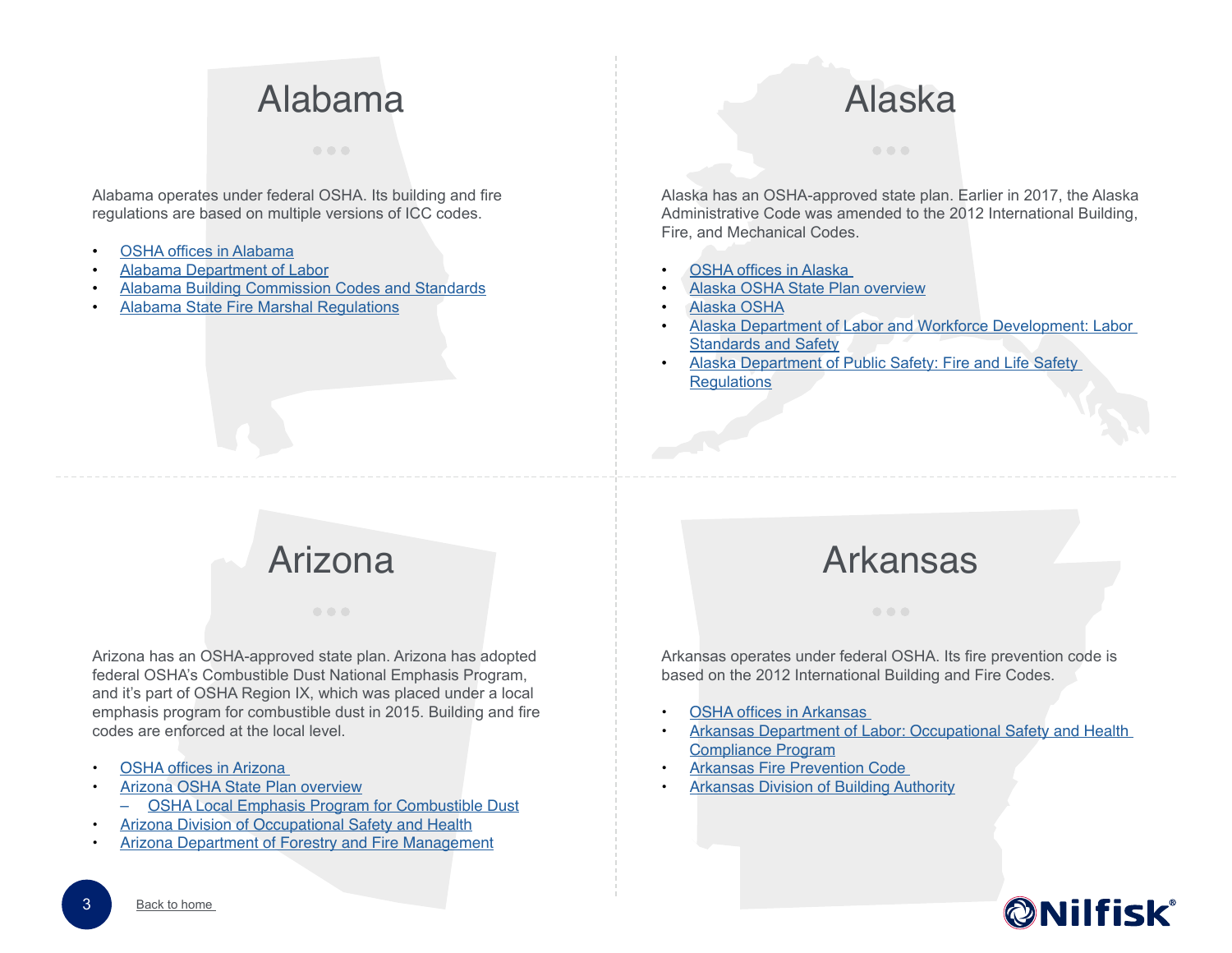### **California**

 $\bullet\bullet\bullet$ 

#### Colorado

<span id="page-3-0"></span>California has one of the country's most stringent OSHA-approved state plans. Title 8, Section 5174 outlines the regulations for controlling combustible dust. According to this standard, the preferred method of cleaning is with a permanently installed grounded vacuum cleaning system. California is part of OSHA Region IX, which was placed under a local emphasis program for combustible dust in 2015.

- [OSHA offices in California](https://www.osha.gov/oshdir/ca.html)
- [Cal/OSHA](http://www.dir.ca.gov/dosh/)
	- [Title 8, Section 5174: Combustible Dusts General](https://www.dir.ca.gov/title8/5174.html)
	- [Hazard Assessment Checklist](http://www.dir.ca.gov/dosh/etools/09-031/hazassesscheck.pdf)
	- [OSHA Local Emphasis Program for Combustible Dust](https://www.osha.gov/dep/leps/RegionIX/reg9_FY16_Combustible_Dust_CPL-04-00-08.pdf)
- [California Building Standards Commission](http://www.bsc.ca.gov/)
	- [California Building Standards Code](http://www.bsc.ca.gov/codes.aspx)
- [California State Fire Marshal](http://osfm.fire.ca.gov/)

#### Colorado operates under federal OSHA. Its Building Code Compliance Policy was updated in July 2017 and includes many of the most recent ICC codes as well as NFPA codes.

- [OSHA offices in Colorado](https://www.osha.gov/oshdir/co.html)
- [Colorado Department of Public Health and Environment:](https://www.colorado.gov/pacific/cdphe/workplace-safety)  [Workplace Safety](https://www.colorado.gov/pacific/cdphe/workplace-safety)
- [Colorado Building Codes](https://www.colorado.gov/pacific/osa/bldgcodes)
- [Colorado Division of Fire Prevention and Control: Fire and Life](https://www.colorado.gov/pacific/dfpc/fire-and-life-safety)  **[Safety](https://www.colorado.gov/pacific/dfpc/fire-and-life-safety)**

#### Connecticut Delaware

#### Connecticut's OSHA-approved state plan is identical to federal OSHA. In a reversal of the trend in most states, Connecticut's most recent safety code removes several provisions related to combustible dust and housekeeping.

- **OSHA offices in Connecticut**
- [Connecticut Department of Labor's Division of Occupational](https://www.ctdol.state.ct.us/osha/osha.htm)  [Safety and Health](https://www.ctdol.state.ct.us/osha/osha.htm)
	- [CONN-OSHA Quarterly, February 2017: Explosion Hazards](https://www.ctdol.state.ct.us/osha/Quarterly/February%202017.pdf)  [of Combustible Dust](https://www.ctdol.state.ct.us/osha/Quarterly/February%202017.pdf)
- [Connecticut Office of the State Building Inspector](http://www.ct.gov/dcs/cwp/view.asp?a=4447&q=521446)
- [Connecticut Office of State Fire Marshal](http://www.ct.gov/dcs/cwp/view.asp?a=4489&q=530894)
	- [2016 Connecticut Fire Safety Code](http://www.ct.gov/dcs/lib/dcs/2016_ct_state_fire_safety_code.pdf)

 $\bullet$   $\bullet$ 

Delaware operates under federal OSHA. The state doesn't have any specific combustible dust regulations, but it does provide some resources about the hazard.

- [OSHA offices in Delaware](https://www.osha.gov/oshdir/de.html)
- [Delaware Workplace Safety Program](http://insurance.delaware.gov/services/workplacesafetydiscount/)
- [Delaware Division of Industrial Affairs: Office of Safety and](https://dia.delawareworks.com/osha-consultation/)  **[Health Consultation](https://dia.delawareworks.com/osha-consultation/)** 
	- [Combustible Dust \[Presentation\]](https://dia.delawareworks.com/osha-consultation/documents/presentations/Combustible%20Dust.pptx)
- [Delaware Building Permits and Construction Codes](http://delcode.delaware.gov/title9/c044/index.shtml)
- [Delaware Office of the State Fire Marshal](http://statefiremarshal.delaware.gov/)

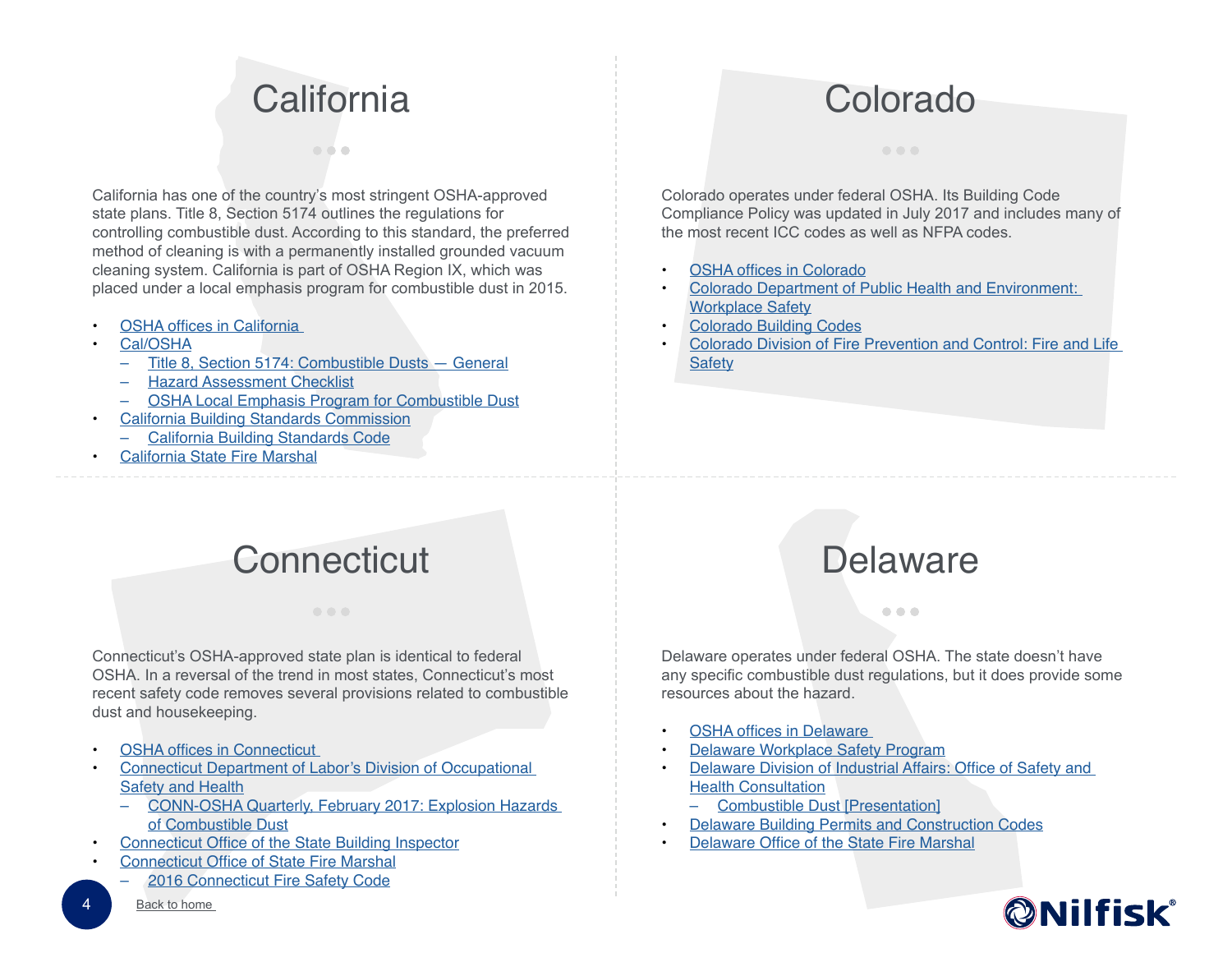#### **Florida**

<span id="page-4-0"></span>Florida operates under federal OSHA. The state fire code is based on NFPA 1: Fire Code.

- **OSHA offices in Florida** 
	- [OSHA Emphasis Programs in Florida \[Presentation\]](http://flaiha.wildapricot.org/Resources/Documents/Conferences/2012%20Spring%20Conference/Presentations/Spencer_AIHA2012.pdf)
- [Florida Occupational Health Surveillance](http://www.floridahealth.gov/Environmental-Health/occupational-health-surveillance/index.html)
- [Florida Building Codes](http://www.floridabuilding.org/bc/bc_default.aspx)
- [Florida Fire Prevention Code](http://www.myfloridacfo.com/division/sfm/BFP/FloridaFirePreventionCodePage.htm)

#### **Hawaii**

 $\bullet\bullet\bullet$ 

## Hawaii has an OSHA-approved state plan. Hawaii has adopted

federal OSHA's Combustible Dust National Emphasis Program, and it's part of OSHA Region IX, which was placed under a local emphasis program for combustible dust in 2015.

- **[OSHA offices in Hawaii](https://www.osha.gov/oshdir/hi.html)**
- [State of Hawaii Occupational Safety and Health](http://labor.hawaii.gov/hiosh/standards/)
	- [Combustible Dust National Emphasis Program](http://labor.hawaii.gov/hiosh/files/2013/01/combustible-dustCPL-03-00-008-tagged.pdf)
		- [OSHA Local Emphasis Program for Combustible Dust](https://www.osha.gov/dep/leps/RegionIX/reg9_FY16_Combustible_Dust_CPL-04-00-08.pdf)
- [Hawaii State Fire Council](http://labor.hawaii.gov/sfc/)
- [Building Code Rules](http://ags.hawaii.gov/bcc/building-code-rules/)

#### Georgia

Georgia operates under federal OSHA but has a state combustible dust regulation, issued by the Office of Insurance and Safety Fire Commissioner. Under the law, all facilities that manufacture, process, or handle combustible dust must register with the Fire Commissioner and adhere to other safety measures. The same goes for a facility in any industry that has manufacturing processes that create combustible dust.

- **OSHA offices in Georgia**
- [Georgia Occupational Health and Safety Surveillance Program](https://dph.georgia.gov/georgia-occupational-health-and-safety-surveillance-program)
- [Georgia Office of Insurance and Safety Fire Commissioner](https://www.oci.ga.gov/)
	- [Rules and Regulations for the State Minimum Fire Safety](https://www.oci.ga.gov/Externalresources/Documents/FireMarshal%20-%20Rules%20and%20Regulations/120-3-24%20Rules%20And%20Regulations%20For%20Loss%20Prevention%20Due%20To%20Combustible%20Dust%20Explosions%20and%20Fire.pdf)  [Standards for Loss Prevention Due to Combustible Dust](https://www.oci.ga.gov/Externalresources/Documents/FireMarshal%20-%20Rules%20and%20Regulations/120-3-24%20Rules%20And%20Regulations%20For%20Loss%20Prevention%20Due%20To%20Combustible%20Dust%20Explosions%20and%20Fire.pdf)  [Explosions and Fire](https://www.oci.ga.gov/Externalresources/Documents/FireMarshal%20-%20Rules%20and%20Regulations/120-3-24%20Rules%20And%20Regulations%20For%20Loss%20Prevention%20Due%20To%20Combustible%20Dust%20Explosions%20and%20Fire.pdf)
	- **[Dust Registration page](https://www.oci.ga.gov/safetymfg/DustRegistration.aspx)**
- **[Georgia's Construction Codes](http://www.dca.state.ga.us/development/constructioncodes/programs/codes2.asp)**

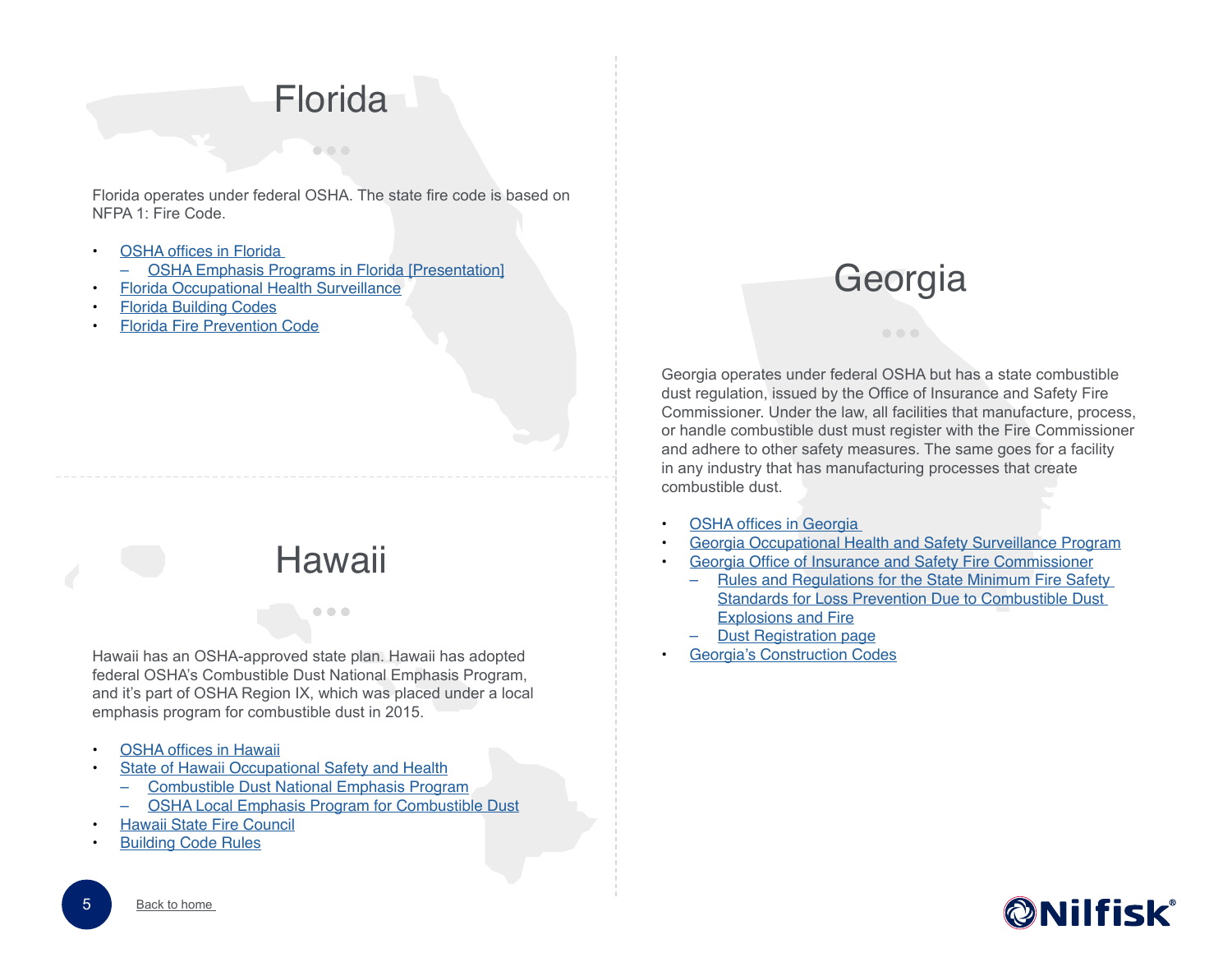## Idaho

o olo

<span id="page-5-0"></span>Idaho operates under federal OSHA. Its fire code is based on the 2012 International Fire Code.

- OSHA offices in Idaho
- **[Idaho Division of Building Safety](http://www.doi.idaho.gov/sfm/Docs/Idaho_Fire_Code_2012.pdf)**
- [Idaho Fire code](http://www.doi.idaho.gov/sfm/Docs/Idaho_Fire_Code_2012.pdf)

## Indiana

Indiana's OSHA-approved state plan is identical to federal OSHA. Though the state doesn't have a specific combustible dust regulation, it does provide some guidelines for facilities that handle combustible dust.

- [OSHA offices in Indiana](https://www.osha.gov/oshdir/in.html)
- [Indiana OSHA](https://www.in.gov/dol/iosha.htm)
- [Indiana Fire Prevention & Building Safety Commission / Code](http://www.in.gov/dhs/2375.htm)  **[Services](http://www.in.gov/dhs/2375.htm)** 
	- [Guidance: Hazard Communication Program at Grain](http://www.in.gov/dhs/files/Guidance_Document_on_Grain.pdf)  [Handling, Feed, Ingredient & Processing Facilities](http://www.in.gov/dhs/files/Guidance_Document_on_Grain.pdf)
- [Indiana State Fire Marshal](http://www.in.gov/dhs/3544.htm) 
	- [Standard Operating Guidelines for Hazardous Materials](http://www.in.gov/dhs/files/HMSOG.pdf)  [Teams](http://www.in.gov/dhs/files/HMSOG.pdf)

### Illinois

Illinois operates under federal OSHA. The state fire code is based on the 2000 edition of the NFPA 101 Life Safety Code.

- **[OSHA offices in Illinois](https://www.osha.gov/oshdir/il.html)**
- **[Illinois OSHA](https://www.illinois.gov/idol/Laws-Rules/safety/Pages/default.aspx)** 
	- [Employer's Compliance and Training Guide to the OSHA](https://www.illinois.gov/idol/Laws-Rules/safety/Documents/pdf/Books/Book-Cnfsp.PDF)  [Permit-Required Confined Space Standard 29 CFR 1910.146](https://www.illinois.gov/idol/Laws-Rules/safety/Documents/pdf/Books/Book-Cnfsp.PDF)
- **[Illinois Health and Safety](https://www2.illinois.gov/residents/health-safety)**
- **[Illinois Building Codes and Regulations](https://www.illinois.gov/cdb/business/codes/Pages/BuildingCodesRegulations.aspx)**
- **[Illinois State Fire Marshal](https://www2.illinois.gov/sites/sfm/Pages/default.aspx)** 
	- [Fact Sheet: What Is the State Fire Code?](https://www2.illinois.gov/sites/sfm/About/Documents/Fact%20Sheet-WhatIsTheStateFireCode.pdf)

#### Iowa

Iowa has an OSHA-approved state plan. Iowa has adopted federal OSHA's Combustible Dust National Emphasis Program. The 2015 International Fire Code is applicable statewide.

- [OSHA offices in Iowa](https://www.osha.gov/oshdir/ia.html)
- [Iowa OSHA Administrative Rules and Iowa Code](http://www.iowaosha.gov/iowa-osha-administrative-rules-and-iowa-code)
	- [Iowa OSHA Guidance](http://www.iowaosha.gov/iowa-osha-guidance)
- **[Iowa Building Code Bureau](http://www.dps.state.ia.us/fm/building/)**
- **[Iowa State Fire Marshall](http://www.dps.state.ia.us/fm/)**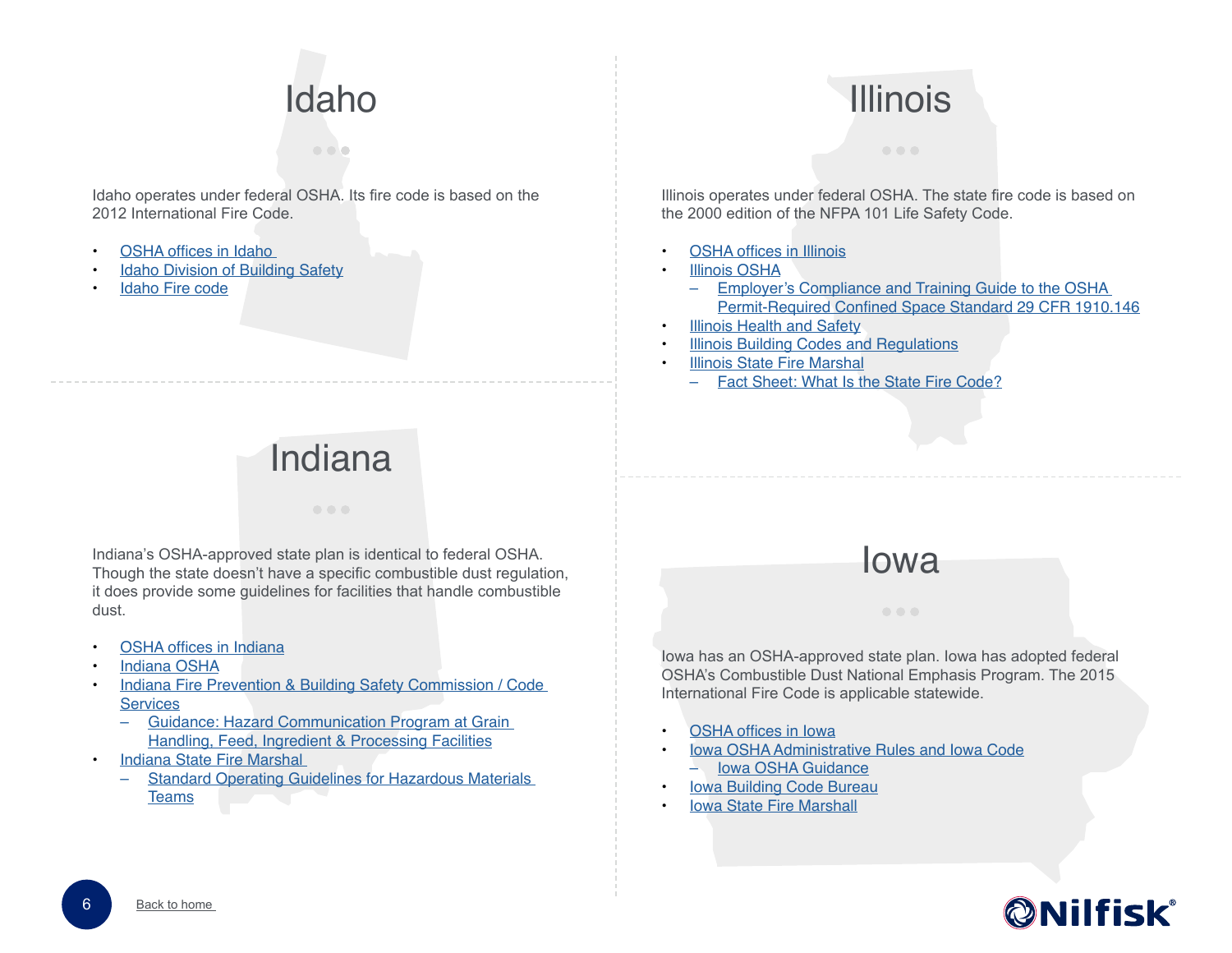#### Kansas

<span id="page-6-0"></span>Kansas operates under federal OSHA. Building codes are determined by local jurisdictions.

- **[OSHA offices in Kansas](https://www.osha.gov/oshdir/ks.html)**
- [Kansas Department of Labor: Workplace Safety](https://www.dol.ks.gov/(S(zrwzloo5zta5r0aejlfvgfjl))/Safety/Default.aspx)
- [Kansas State Fire Marshal: Code Listing](https://firemarshal.ks.gov/division/prevention/code-listing)

#### **Kentucky**

 $\bullet\bullet\bullet$ 

Kentucky has an OSHA-approved state plan. Its building code, adopted in April 2017, stipulates that all buildings that store or handle combustible dusts must comply with NFPA codes and the International Fire Code.

- **[OSHA offices in Kentucky](https://www.osha.gov/oshdir/ky.html)**
- [Kentucky Occupational Safety and Health OSH Regulations](http://www.labor.ky.gov/dows/oshp/oshr/Pages/OSH-Regulations.aspx)
- [Kentucky Building Code](http://dhbc.ky.gov/Documents/2013%20KBC%204th%20Edition%20(December%202015)%20-%206-22-2016.pdf)
	- [Kentucky Standard of Safety](http://www.lrc.ky.gov/kar/815/010/060.htm)
- **[Kentucky State Fire Marshal](http://dhbc.ky.gov/sfm/Pages/default.aspx)**

### Louisiana Maine

Louisiana operates under federal OSHA. The state Uniform Construction Code includes the 2006 International Building Code and the 1999 National Electrical Code. The state fire marshal enforces the 2015 edition of the NFPA 101 Life Safety Code.

- [OSHA offices in Louisiana](https://www.osha.gov/oshdir/la.html)
- [Louisiana Workforce Commission](http://www.laworks.net/Homepage.asp)
- [Louisiana State Uniform Construction Code Council](http://lsuccc.dps.louisiana.gov/)
- [Louisiana State Fire Marshal](http://sfm.dps.louisiana.gov/index.htm)
	- [Codes, Rules and Laws](http://sfm.dps.louisiana.gov/insp_crl.htm)



Maine has an OSHA-approved state plan that covers state and local government employees. Otherwise, it operates under federal OSHA.

- [OSHA offices in Maine](https://www.osha.gov/oshdir/me.html)
- [Maine Department of Labor: Workplace Safety and Health](https://www1.maine.gov/labor/workplace_safety/index.html) – [SafetyWorks](http://www.safetyworksmaine.gov/)
- [Maine Bureau of Building Codes and Standards](http://www.maine.gov/dps/bbcs/)
- [Maine Office of State Fire Marshal](http://www.maine.gov/dps/fmo/)

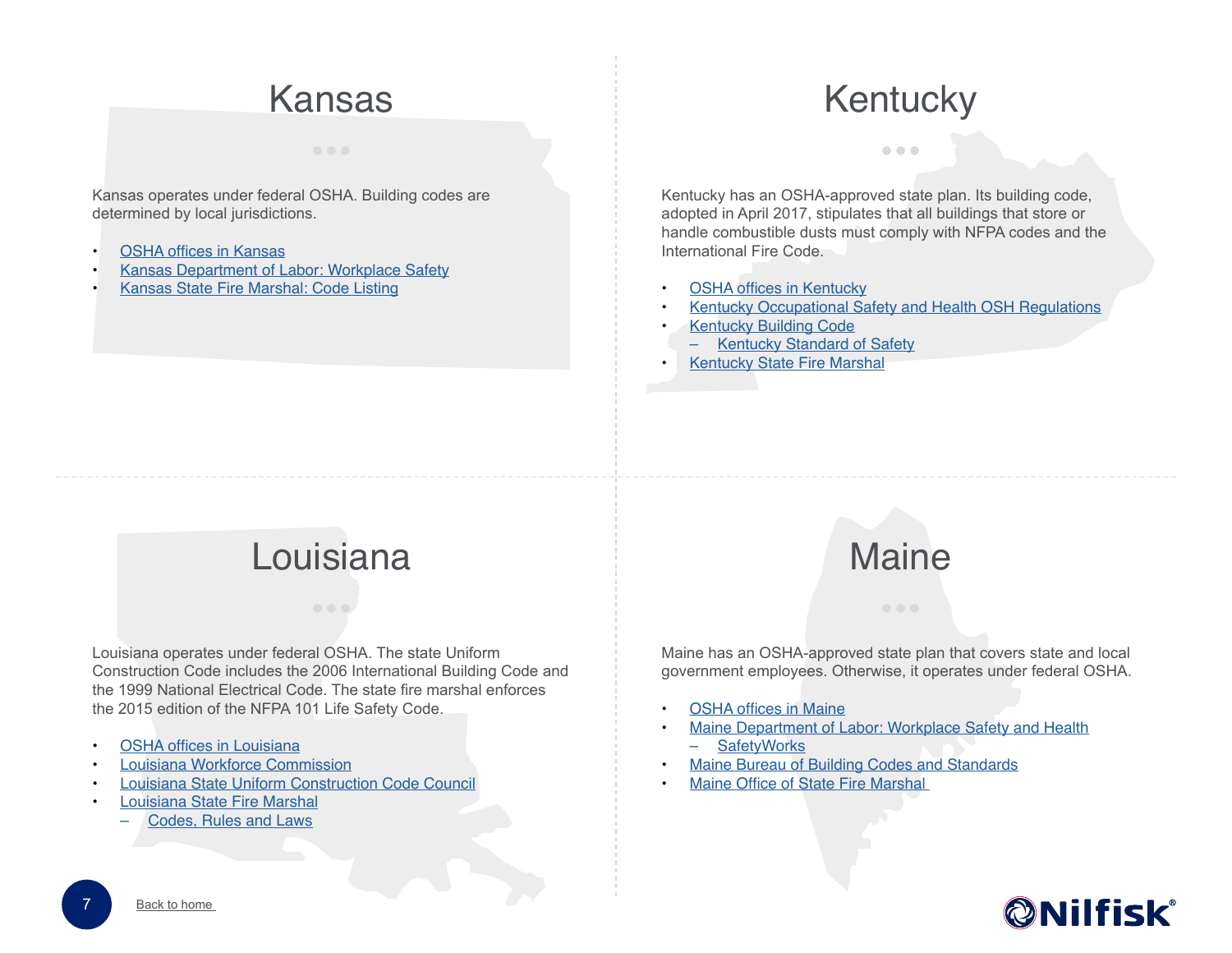#### Maryland

#### **Massachusetts**

<span id="page-7-0"></span>Maryland has an OSHA-approved state plan. It considers combustible dust a high-emphasis hazard.

- **[OSHA offices in Maryland](https://www.osha.gov/oshdir/md.html)**
- [Maryland Occupational Safety and Health \(MOSH\) Division of](http://www.dllr.state.md.us/labor/mosh/)  [Labor and Industry](http://www.dllr.state.md.us/labor/mosh/)
	- [Combustible Dust National Emphasis Program](http://www.dllr.state.md.us/labor/instructions/08-05app.shtml)
	- [General Industry Checklist for Self-Inspection](https://www.dllr.state.md.us/labor/mosh/pdf/genindchecklist.pdf)
	- [Construction Checklist for Self-Inspection](https://www.dllr.state.md.us/labor/mosh/pdf/constructionchecklist.pdf)
	- [Access to Information about Hazardous and Toxic](https://www.dllr.state.md.us/labor/rtkhaztox/wordrtkbrochure.pdf)  **[Substances](https://www.dllr.state.md.us/labor/rtkhaztox/wordrtkbrochure.pdf)**
- **[Maryland Building Codes](http://dhcd.maryland.gov/Codes/Pages/BuildingCodes.aspx)**
- [Maryland Fire Codes and Ordinance Information](http://dhcd.maryland.gov/Codes/Pages/FireCodes.aspx)

Massachusetts operates under federal OSHA. Both the state building code and the state fire code have provisions related to combustible dust.

- [OSHA offices in Massachusetts](https://www.osha.gov/oshdir/ma.html)
- [Massachusetts Executive Office of Labor and Workforce](http://www.mass.gov/lwd/)  **[Development](http://www.mass.gov/lwd/)** 
	- [Workplace Safety and Health for Public Employees](http://www.mass.gov/lwd/labor-standards/massachusetts-workplace-safety-and-health-program/)
	- [Massachusetts Workplace Safety and Health Program](http://www.mass.gov/lwd/labor-standards/massachusetts-workplace-safety-and-health-program/about-us.html)
- [Massachusetts State Building Code](http://www.mass.gov/ocabr/government/oca-agencies/dpl-lp/opsi/ma-state-building-code-780-cmr.html)
	- [Use and Occupancy Classification](http://www.mass.gov/eopss/agencies/dfs/osfm/fire-prev/527-cmr-index.html)
- [Massachusetts State Fire and Electrical Code](http://www.mass.gov/eopss/agencies/dfs/osfm/fire-prev/527-cmr-index.html)

#### **Michigan**

Michigan has an OSHA-approved state plan. In 2009, Michigan signed an agreement with BS&B Pressure Safety Management to provide instructional programs for workers focused on combustible dust hazards

- **[OSHA offices in Michigan](https://www.osha.gov/oshdir/mi.html)**
- [Michigan Occupational Safety and Health Administration](http://www.michigan.gov/lara/0,4601,7-154-11407---,00.html)
	- **[Occupational Health Standards](http://www.michigan.gov/documents/CIS_WSH_part431_35623_7.pdf)**
	- [Michigan Right to Know Compliance Guide](http://www.michigan.gov/documents/lara/lara_miosha_cetsp22_379146_7.doc)
	- [Combustible Dust: Michigan Legislative and. Enforcement](http://www.nfpa.org/~/media/files/news-and-research/proceedings/combustibledust.pdf?la=en)  [Overview \[NFPA Presentation\]](http://www.nfpa.org/~/media/files/news-and-research/proceedings/combustibledust.pdf?la=en)
- **[Michigan Bureau of Construction Codes](http://www.michigan.gov/lara/0,4601,7-154-10575---,00.html)**
- **[Michigan State Fire Marshal](http://www.michigan.gov/lara/0,4601,7-154-42271_42321---,00.html)**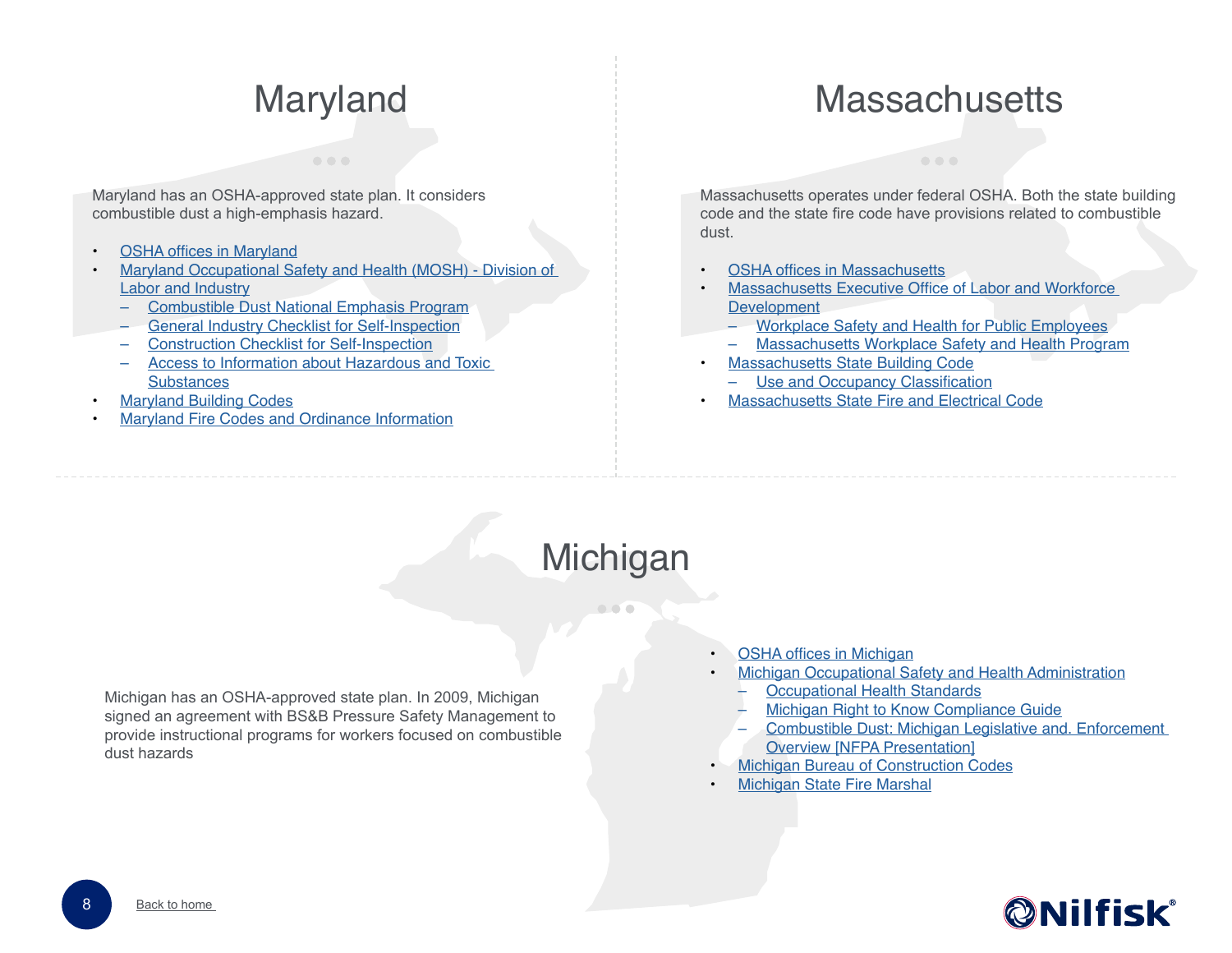

<span id="page-8-0"></span>Minnesota has an OSHA-approved state plan. The state has a combustible dust directive, which is used to assist staff in administering the state OSHA plan. It's not legally binding, but it does provide an indication of what inspectors will be looking for.

- **[OSHA offices in Minnesota](https://www.osha.gov/oshdir/mn.html)**
- [Minnesota OSHA Compliance -- Standards and Regulations](http://www.dli.mn.gov/OSHA/Standards.asp)
	- [Combustible Dust Directive](http://www.dli.mn.gov/osha/PDF/Directives/CPL_2.8_Combustible_Dust.pdf)
- [Guide to the Minnesota State Building Code](http://www.dli.mn.gov/ccld/PDF/guide_to_code.pdf)
- [Minnesota State Fire Marshal: Fire Code](https://dps.mn.gov/divisions/sfm/fire-code/Pages/default.aspx)

#### **Mississippi**

Mississippi operates under federal OSHA. Building codes are adopted at the county and local levels.

- **[OSHA offices in Mississippi](https://www.osha.gov/oshdir/ms.html)**
- [Mississippi State Department of Health](http://www.msdh.state.ms.us/)
- [Mississippi Uniform Building Codes](https://www.mid.ms.gov/ubc/ubc.aspx)
- [Mississippi State Fire Marshal](http://www.mid.ms.gov/sfm/state-fire-marshal.aspx#&panel1-1)

#### Missouri

Missouri operates under federal OSHA. The state DOL provides several samples of safety programs and plans, including for fire prevention and hazard communication. Building codes are adopted at the county and local levels.

- **[OSHA offices in Missouri](https://www.osha.gov/oshdir/mo.html)**
- [Mississippi Department of Labor & Industrial Relations](https://labor.mo.gov/DLS/workplaceSafety/osha_initiatives)
	- [Sample Fire-Prevention Plan](https://labor.mo.gov/DLS/workplaceSafety/fire_prevention)
	- [Sample Hazard Communication Program](https://labor.mo.gov/DLS/workplaceSafety/hazard_commun)
- **[Official Missouri State Website](https://www.mo.gov/)**
- [Missouri State Fire Marshal](https://dfs.dps.mo.gov/)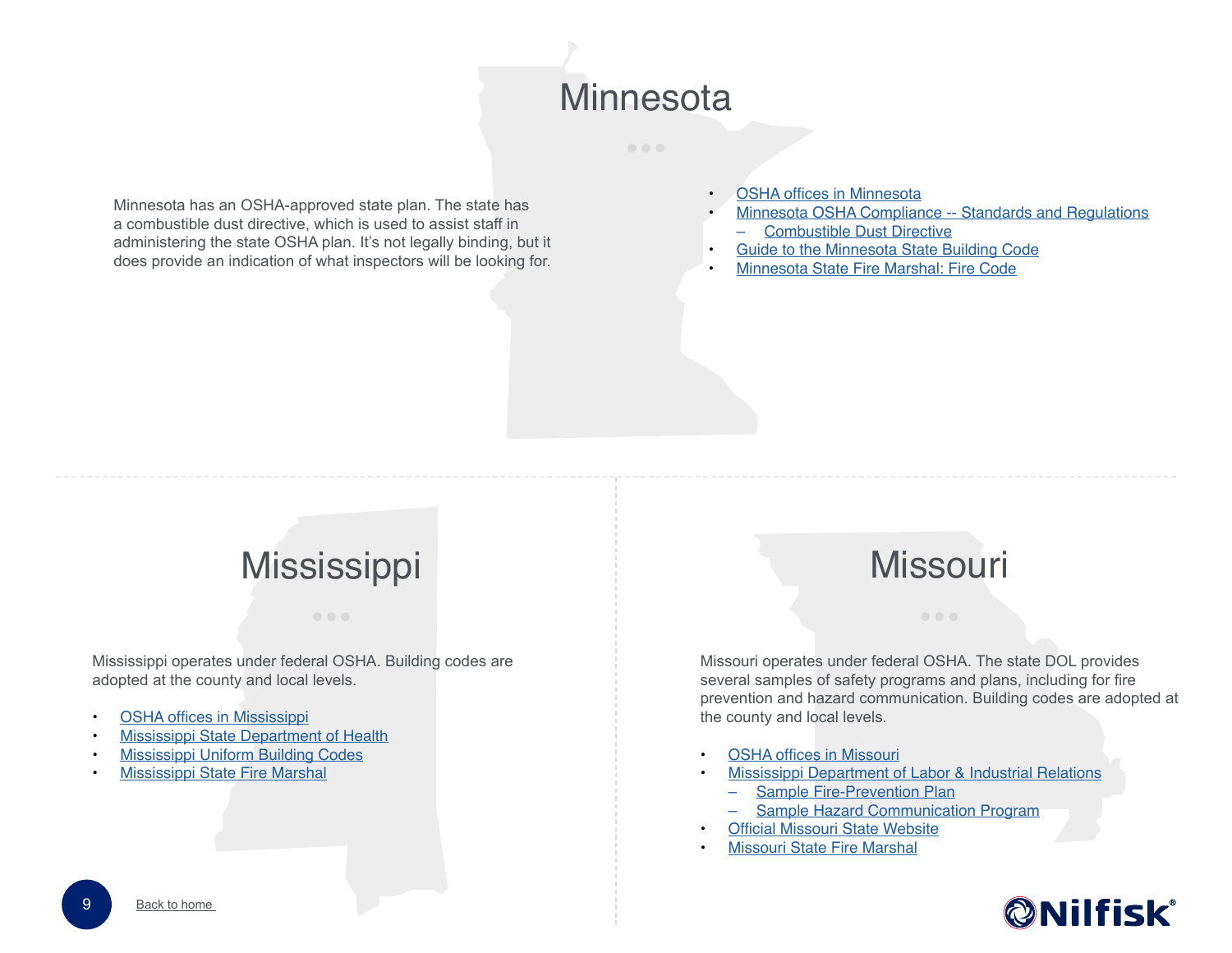#### **Montana**

 $\begin{array}{c} \bullet & \bullet & \bullet \end{array}$ 

<span id="page-9-0"></span>Montana operates under federal OSHA. In 1993, the state enacted the Montana Safety Culture Act (MSCA) "to raise workplace safety to a preeminent position in the minds of all Montana's workers and employers." The state has adopted the 2012 editions of both the International Building Code and the International Fire Code.

- **[OSHA offices in Montana](https://www.osha.gov/oshdir/mt.html)**
- [Montana Department of Labor and Industry: Montana Safety and](http://erd.dli.mt.gov/safety-health)  **[Health](http://erd.dli.mt.gov/safety-health)** 
	- [Montana Safety Culture Act](http://erd.dli.mt.gov/Portals/54/Documents/Safety-Health/Safety%20Culture%20Act.pdf?ver=2016-09-07-104121-863)
	- [Confined Space Entry \[Informational booklet\]](http://erd.dli.mt.gov/Portals/54/Documents/Publications/erd-sh-pub002.pdf?ver=2014-10-28-094149-893)
- [Montana Code Annotated 2017](http://leg.mt.gov/bills/mca/index.html)
- [Montana Current Building Codes](http://bsd.dli.mt.gov/building-codes-permits/building-permits/current-building-codes)
- [Montana State Fire Marshal](https://dojmt.gov/enforcement/investigations-bureau/fire-prevention/)

#### Nebraska

 $\bullet$   $\bullet$   $\bullet$ 

Nebraska operates under federal OSHA. The state has adopted the 2012 edition of the International Building Code. The state fire code references NFPA 1 and NFPA 101.

- [OSHA offices in Nebraska](https://www.osha.gov/oshdir/ne.html)
- [Nebraska Department of Labor](https://dol.nebraska.gov/)
- [Nebraska Department of Administrative Services: State Building](http://das.nebraska.gov/building/)  **[Division](http://das.nebraska.gov/building/)**
- [Nebraska State Fire Marshal](https://sfm.nebraska.gov/)
	- [Nebraska Fire Code](https://sfm.nebraska.gov/nebraska-fire-code)

#### Nevada

Nevada has an OSHA-approved state plan that is almost identical to federal OSHA. Nevada is part of OSHA Region IX, which was placed under a local emphasis program for combustible dust in 2015. The state has adopted the 2012 editions of both the International Building Code and the International Fire Code.

- **[OSHA offices in Nevada](https://www.osha.gov/oshdir/nv.html)**
- [Nevada Department of Business & Industry: Industrial Relations](http://dir.nv.gov/OSHA/Home/)
	- [Nevada Administrative Code: Chapter 618 Occupational Safety](https://www.leg.state.nv.us/nac/nac-618.html)  [and Health](https://www.leg.state.nv.us/nac/nac-618.html)
	- [OSHA Local Emphasis Program for Combustible Dust](http://publicworks.nv.gov/)
- [Nevada Public Works Division](http://publicworks.nv.gov/)
- [Nevada State Fire Marshal](http://fire.nv.gov/)
	- [Technical Principles and Practices of Fire Prevention: Module](httphttp://fire.nv.gov/uploadedFiles/firenvgov/content/bureaus/FST/IndustrialSM.pdf://)  **[Industrial](httphttp://fire.nv.gov/uploadedFiles/firenvgov/content/bureaus/FST/IndustrialSM.pdf://)**
	- [Hazard Communication and GHS: What Employees Need to](http://doc.nv.gov/uploadedFiles/docnvgov/content/About/Human_Resources/Updated%202015%20NDOC%20(GHS)%20Haz%20Com%20Training%20Program%20Short%20Ver.ppt)  [Know](http://doc.nv.gov/uploadedFiles/docnvgov/content/About/Human_Resources/Updated%202015%20NDOC%20(GHS)%20Haz%20Com%20Training%20Program%20Short%20Ver.ppt)

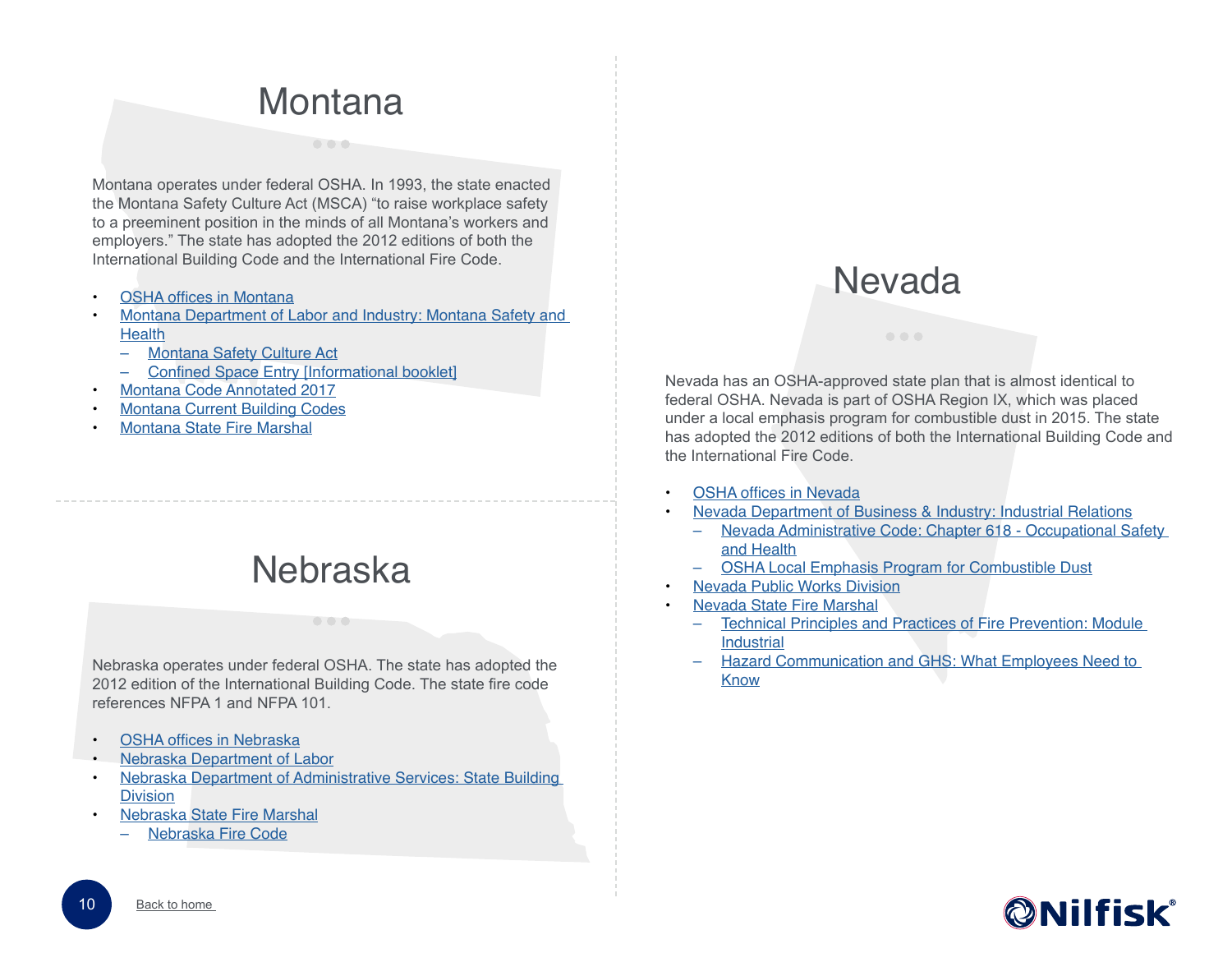#### New Hampshire

#### $\bullet$   $\bullet$

<span id="page-10-0"></span>New Hampshire operates under federal OSHA. The state was one of the first to make laws to protect workers, and they continue that commitment by providing myriad resources about workplace health and safety. The state has adopted the 2009 edition of the International Building Code. The state fire code references the Life Safety Code 2015 edition and the Uniform Fire Code NFPA 1, 2009 edition.

- **[OSHA offices in New Hampshire](https://www.osha.gov/oshdir/nh.html)**
- [New Hampshire Department of Labor](https://www.nh.gov/labor/)
	- [Safety & Training Division](https://www.nh.gov/labor/inspection/safety-training.htm)
- [New Hampshire State Building Code](https://www.nh.gov/safety/boardsandcommissions/bldgcode/nhstatebldgcode.html)
- [New Hampshire Department of Safety: Division of Fire Safety](https://www.nh.gov/safety/divisions/firesafety/)
	- [Informational Bulletins](https://www.nh.gov/safety/divisions/firesafety/bulletins/index.html)

#### New Jersey

New Jersey has an OSHA-approved state plan. The state building subcode adopts the 2015 International Building Code and the 2006 International Fire Code.

- [OSHA offices in New Jersey](https://www.osha.gov/oshdir/nj.html)
- [New Jersey Department of Labor and Workforce Development](http://lwd.dol.state.nj.us/)
- [Public Employees Occupational Safety and Health \(PEOSH\)](http://www.nj.gov/health/workplacehealthandsafety/peosh/)
- [New Jersey Codes and Regulations](http://www.state.nj.us/dca/divisions/codes/codreg/)
- [New Jersey Division of Fire Safety](http://www.nj.gov/dca/divisions/dfs/)

#### New Mexico

New Mexico has an OSHA-approved state plan that's identical to federal OSHA, with the addition of some state-specific standards including three related to hazard communication. The state has adopted the 2015 International Building Code and the 2003 International Fire Code. Some jurisdictions have additional code requirements.

- [OSHA offices in New Mexico](https://www.osha.gov/oshdir/nm.html)
- [New Mexico Occupational Health and Safety Bureau](https://www.env.nm.gov/Ohsb_Website/StatePlan/)
- [New Mexico Regulation & Licensing Department: Construction](http://www.rld.state.nm.us/construction/rules-laws-building-codes.aspx)  [Industries & Manufactured Housing — Rules and Laws](http://www.rld.state.nm.us/construction/rules-laws-building-codes.aspx)
- [New Mexico State Fire Marshal](http://www.nmprc.state.nm.us/state-firemarshal/index.html)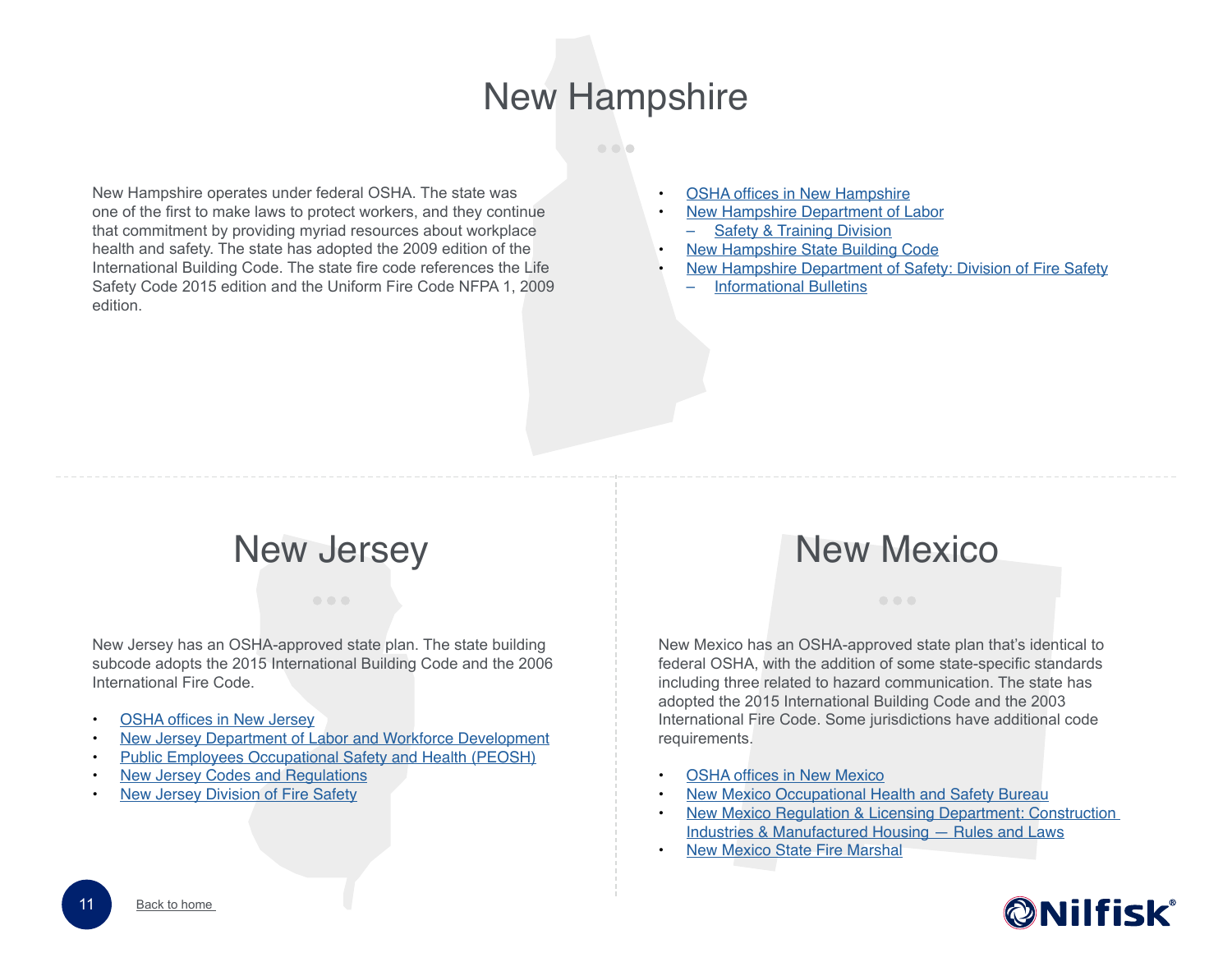#### New York

<span id="page-11-0"></span>New York has an OSHA-approved state plan that incorporates several state-initiated standards including its own regulation on recording and reporting occupational injuries and illnesses. New York State and New York City have both adopted the 2015 editions of the International Building Code and the International Fire Code.

- [OSHA offices in New York](https://www.osha.gov/oshdir/ny.html)
- [New York Department of Labor: Public Employee Safety & Health](https://labor.ny.gov/workerprotection/safetyhealth/DOSH_PESH.shtm)  [\(PESH\)](https://labor.ny.gov/workerprotection/safetyhealth/DOSH_PESH.shtm)
	- [Hazard Communication Program in an Agricultural Setting](https://www.labor.ny.gov/workerprotection/safetyhealth/doc/hazard%20communication%20program%20in%20an%20agricultural%20setting%20sample%20template%20140326.docx)
	- **[Field Operations Manual](https://www.labor.ny.gov/formsdocs/wp/peshfom.doc)**
- [New York State Division of Building Standards and Codes \(BSC\)](https://www.dos.ny.gov/dcea/)
- [New York State Fire Prevention and Building Code Council](https://www.dos.ny.gov/dcea/code_council.html)
	- [Operating Permit Application Form](https://www.dos.ny.gov/DCEA/pdf/OP_c.doc)

North Carolina

 $\bullet\bullet\bullet$ 

North Carolina has an OSHA-approved state plan, which specifies that combustible dust hazards may be cited using either 29 CFR 1910.22(a) - Housekeeping or N.C. General Statute 95-129(1), aka the General Duty Clause. The Department of Labor provides many resources about combustible dust, including videos and training courses. North Carolina updates its state codes every three years. The proposed 2018 NC codes are based on the 2015 International Codes.

- **[OSHA offices in North Carolina](https://www.osha.gov/oshdir/nc.html)**
- [North Carolina Department of Labor Standards Information and](http://www.nclabor.com/osha/etta/state_specific_rules/stds.htm)  **[Activity](http://www.nclabor.com/osha/etta/state_specific_rules/stds.htm)** 
	- [Combustible Dust Explosion Prevention Program](http://www.nclabor.com/osha/compliance/directives/CPL_03-00-008.pdf)
	- [Special Emphasis Program for Food Manufacturing Facilities](http://www.nclabor.com/osha/compliance/publicopn/opn140d.pdf)
	- **[Self-Inspection Checklist](http://www.nclabor.com/osha/etta/exampleprograms/Self_Inspection_Checklist.pdf)**
	- **[Hazard Communication \[Presentation\]](http://www.nclabor.com/osha/etta/presentations/hazcom.pptx)**
	- [Occupational Safety and Health Topics A to Z: Combustible](http://www.nclabor.com/osha/etta/A_to_Z_Topics/combustible_dust.htm)  **[Dust](http://www.nclabor.com/osha/etta/A_to_Z_Topics/combustible_dust.htm)** 
		- » [Compliance Directives](http://www.nclabor.com/osha/compliance/directives/cplindex.htm)
		- » [A Guide to Combustible Dusts](http://www.nclabor.com/osha/etta/indguide/ig43.pdf)
		- » [Combustible Dust Hazard Alert](http://www.nclabor.com/osha/etta/hazard_alerts/ha700.pdf)
		- » [Department of Labor Library: Fire Safety Library Listings](https://www.labor.communications.its.state.nc.us/OSHPublic/ETTA/class_regist/library/libraryListings.cfm?category=Fire%20Safety)
		- **[OSH Training and Outreach Services](http://www.nclabor.com/osha/etta/outreach/outreachprocedure.htm)**
	- [General Industry Basic Safety and Health Management](http://www.nclabor.com/osha/etta/indguide/ig110.doc)  [Program](http://www.nclabor.com/osha/etta/indguide/ig110.doc)
	- [Wood Products Industry Safety and Health Management](http://www.nclabor.com/osha/etta/indguide/ig103.pdf)  [Program](http://www.nclabor.com/osha/etta/indguide/ig103.pdf)
	- [A Guide to Occupational Exposure to Wood, Wood Dust, and](http://www.nclabor.com/osha/etta/indguide/ig19.pdf)  [Combustible Dust Hazards](http://www.nclabor.com/osha/etta/indguide/ig19.pdf)
	- [A Guide to Safety and Health in Feed and Grain Mills](http://www.nclabor.com/osha/etta/indguide/ig29.pdf)
	- [A Guide to Safe Work Practices in the Poultry Processing](http://www.nclabor.com/osha/etta/indguide/ig34.pdf)  **[Industry](http://www.nclabor.com/osha/etta/indguide/ig34.pdf)**
	- [North Carolina State Building Codes](http://www.ncdoi.com/OSFM/Engineering_and_Codes/Default.aspx?field1=Codes_-_Current_and_Past&user=State_Building_Codes)
	- [North Carolina State Fire Marshal](http://www.ncdoi.com/osfm/)
		- » [Additional combustible dust resources](http://www.ncdoi.com/OSFM/SearchOSFM.aspx?q=combustible+dust)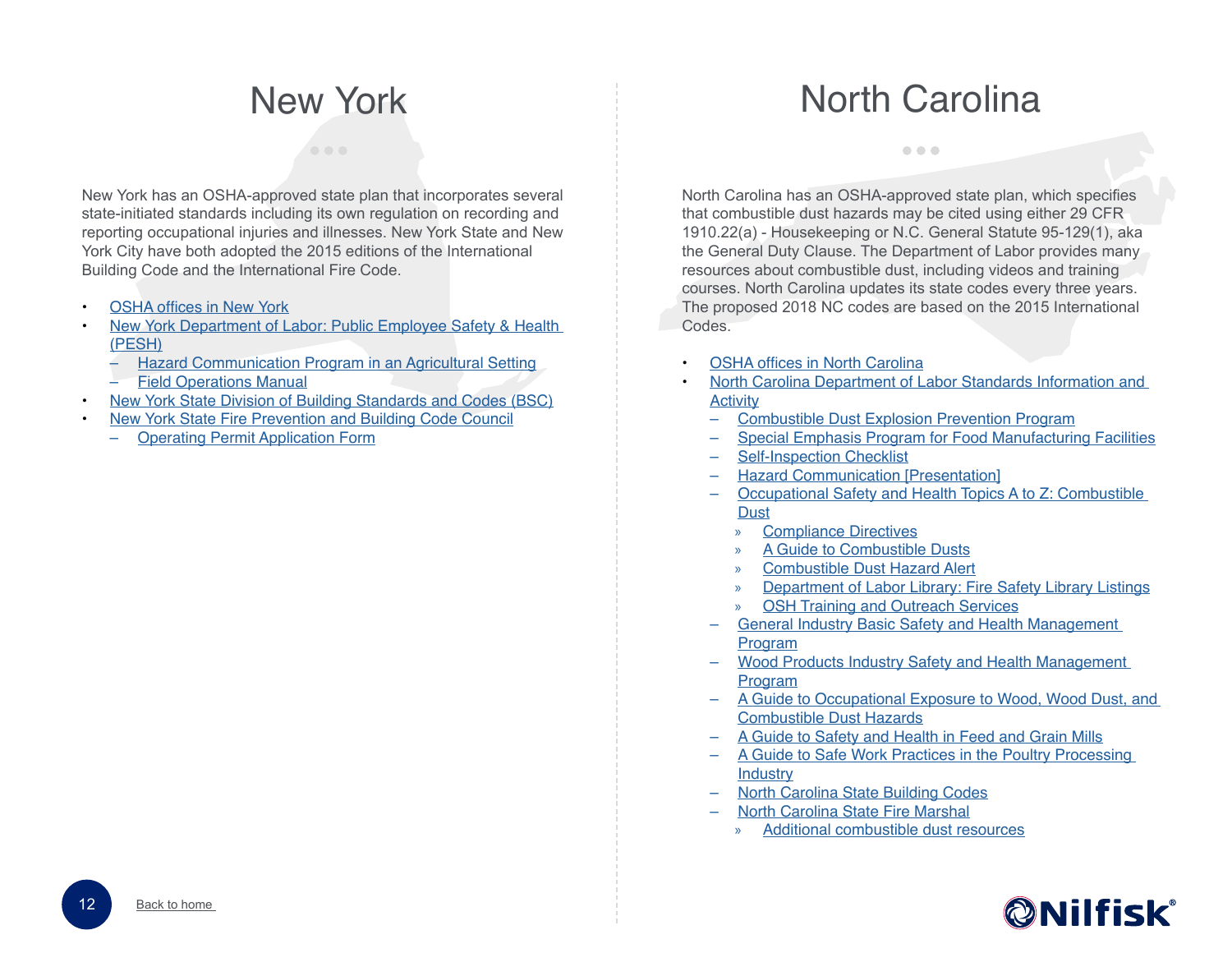#### North Dakota

 $\begin{array}{c} \bullet & \bullet & \bullet \end{array}$ 

<span id="page-12-0"></span>North Dakota operates under federal OSHA. The state offers online safety training and risk management solutions for a wide range of topics, including combustible dust. The state building code is based on the 2012 International Building Code.

- **[OSHA offices in North Dakota](https://www.osha.gov/oshdir/nd.htmlhttp://)**
- [North Dakota Department of Health](https://www.ndhealth.gov/aq/iaq/asb/)
- [North Dakota Workforce Safety & Insurance](https://www.workforcesafety.com/)
	- [Online Learning Management System \[Course catalog\]](https://www.workforcesafety.com/sites/default/files/employers/LMS_2014_Book.pdf)
	- [Contractor Weekly Safety Inspection Report](https://www.workforcesafety.com/sites/default/files/employers/ContractorSafetyInspectionReport.pdf)
- [North Dakota Division of Community Services](https://www.communityservices.nd.gov/buildingcode/)
	- [North Dakota State Building Code](https://www.communityservices.nd.gov/uploads/28/2014northdakotastatebuildingcodebookfinal10.13.pdf)
	- [North Dakota Attorney General \[State Fire Marshal's Office\]](https://attorneygeneral.nd.gov/)

#### **Oklahoma**

 $\bullet$   $\bullet$   $\bullet$ 

Oklahoma operates under federal OSHA. The state has adopted, with modifications, the 2015 editions of the International Building Code and the International Fire Code.

- [OSHA offices in Oklahoma](https://www.osha.gov/oshdir/ok.html)
- [Oklahoma Public Employees Occupational Safety & Health](https://www.ok.gov/odol/Services/Public_Safety_and_Health_(PEOSH)/index.html)  [Division](https://www.ok.gov/odol/Services/Public_Safety_and_Health_(PEOSH)/index.html)
	- [Workplace Safety & Health Division](https://www.ok.gov/odol/Services/Workplace_Safety_and_Health/index.html)
	- [Confined Space Program](https://www.ok.gov/odol/documents/confsp.pdf)
	- [Items for Consideration for Self-Inspection](https://www.ok.gov/odol/documents/selfinsp.pdf)
- [Oklahoma Uniform Building Code Commission](https://www.ok.gov/oubcc/)
- [Oklahoma State Fire Marshal](https://www.ok.gov/fire/)

#### Ohio

Ohio operates under federal OSHA. The Ohio Administrative Code includes a section on combustible dust that references several NFPA standards and specifies vacuum cleaning as the preferred housekeeping method. The state has adopted the 2009 versions of the International Building Code and the International Fire Code.

- [OSHA offices in Ohio](https://www.osha.gov/oshdir/oh.html)
- [Ohio Administrative Code: Section 1301:7-7-13 Combustible](http://codes.ohio.gov/oac/1301:7-7-13)  [Dust-Production Operations](http://codes.ohio.gov/oac/1301:7-7-13)
- [Ohio Department of Commerce](http://www.com.ohio.gov/default.aspx)
	- [Division of Industrial Compliance](http://com.ohio.gov/dico/default.aspx)
		- » [Board of Building Standards](http://www.com.ohio.gov/dico/bbs/)
	- [State Fire Marshal](http://com.ohio.gov/fire/)

#### Oregon

 $\bullet\bullet\bullet$ 

Oregon has an OSHA-approved state plan that has many unique standards for general industry, construction, and agriculture. The state building and fire codes are based on the 2012 versions of the International Building Code and the International Fire Code.

- **[OSHA offices in Oregon](https://www.osha.gov/oshdir/or.html)**
- **[Oregon OSHA](http://osha.oregon.gov/Pages/index.aspx)**
- [Combustible Dust](http://osha.oregon.gov/Pages/topics/combustible-dust.aspx)
- [Hazard Alert: Combustible Dust](http://osha.oregon.gov/OSHAPubs/hazard/2993-17.pdf)
- [Oregon OSHA's Guide to the GHS-aligned Hazard](http://osha.oregon.gov/OSHAPubs/4960.pdf)  Communication Standard
- [State of Oregon Building Codes Division](http://www.oregon.gov/bcd/pages/index.aspx)
	- [Adopted Codes Online](http://www.oregon.gov/bcd/codes-stand/Pages/adopted-codes.aspx)
- [Oregon State Police Oregon Office of State Fire Marshal](http://www.oregon.gov/osp/SFM/pages/index.aspx)

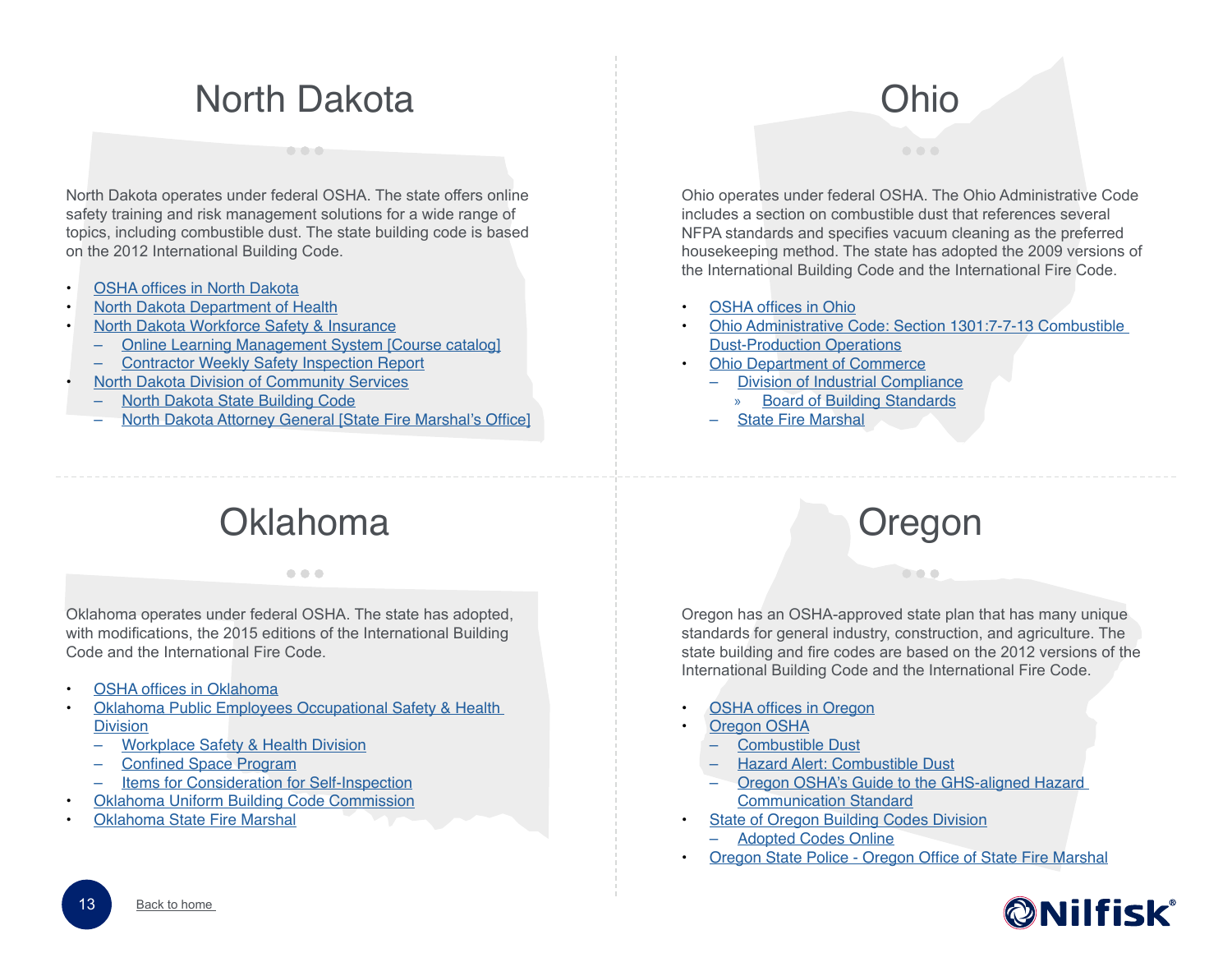#### **Pennsylvania**

<span id="page-13-0"></span>Pennsylvania operates under federal OSHA. The state has adopted the 2009 versions of the International Building Code and the International Fire Code.

- **[OSHA offices in Pennsylvania](https://www.osha.gov/oshdir/pa.html)**
- [Pennsylvania Department of Labor & Industry](http://www.dli.pa.gov/)
	- [Workplace & Community Safety](http://www.dli.pa.gov/businesses/compensation/workplace-comm-safety/pages/default.aspx)
	- [Occupational & Industrial Safety](http://www.dli.pa.gov/Individuals/Labor-Management-Relations/bois/Pages/default.aspx)
	- [Health & Safety Division](http://www.dli.pa.gov/Businesses/Compensation/WC/safety/Pages/default.aspx)
	- [Uniform Construction Code](http://www.dli.pa.gov/ucc/pages/default.aspx)
- [Pennsylvania Office of the State Fire Commissioner](http://www.osfc.pa.gov/Pages/default.aspx)
- [Pennsylvania Insurance Department](http://www.insurance.pa.gov/Pages/default.aspx)

#### Rhode Island

Rhode Island operates under federal OSHA. The state building code incorporates the 2012 International Building Code, and the state fire safety code references NFPA 1.

- **[OSHA offices in Rhode Island](https://www.osha.gov/oshdir/ri.html)**
- [Rhode Island Department of Labor and Training](http://www.dlt.ri.gov/)
	- [Occupational Safety](http://www.dlt.ri.gov/occusafe/)
	- [Workforce Regulation and Safety](http://www.dlt.ri.gov/wrs/)
- [Rhode Island State Building & Fire Code Regulations](http://sos.ri.gov/divisions/Open-Government/State/rules-and-regulations/building-and-fire-codes)
- [Rhode Island Building Code Commission](http://www.ribcc.ri.gov/)
- [•](https://www.nh.gov/safety/divisions/firesafety/bulletins/index.html) [Rhode Island Fire Safety Code Board of Appeal & Review](http://www.fsc.ri.gov/)

#### South Carolina

South Carolina has an OSHA-approved state plan that is nearly identical to federal OSHA, with only a few state-specific standards. The state has adopted, with modifications, the 2015 versions of the International Building Code and the International Fire Code.

- **[OSHA offices in South Carolina](https://www.osha.gov/oshdir/sc.html)**
- [South Carolina OSHA](http://www.scosha.llronline.com/)
- [South Carolina Building Codes Council](http://www.llr.state.sc.us/pol/bcc/index.asp?file=BCCinfo.htm)
- [Building Codes in Effect for South Carolina](http://www.llr.state.sc.us/pol/bcc/PDFfiles/Building%20Codes%20in%20Effect%20for%20South%20Carolina.pdf)
- [South Carolina State Fire Marshal](http://statefire.llr.sc.gov/)
	- [Special Occupancy Requirements: Combustible Dust-](http://www.scfiremarshal.llronline.com/Certification/FORMS/IFC%20Chapters%2020,%2021,%2022%20(2012)%20Special%20Occupancy%20Requirements.pdf)[Producing Operations](http://www.scfiremarshal.llronline.com/Certification/FORMS/IFC%20Chapters%2020,%2021,%2022%20(2012)%20Special%20Occupancy%20Requirements.pdf)
	- [Hazardous Materials and the IFC](http://www.scfiremarshal.llronline.com/Certification/FORMS/3rd%20Quarter%20Full%20Color.pdf)

#### South Dakota

South Dakota operates under federal OSHA. The state has approved the 2015 versions of the International Building Code and the International Fire Code for local adoption.

- [OSHA offices in South Dakota](https://www.osha.gov/oshdir/sd.html)
- [South Dakota Department of Labor & Regulation](http://dlr.sd.gov/)
- [South Dakota Legislature: Codified Laws Building Codes and](http://sdlegislature.gov/Statutes/Codified_Laws/DisplayStatute.aspx?Type=Statute&Statute=11-10)  **[Standards](http://sdlegislature.gov/Statutes/Codified_Laws/DisplayStatute.aspx?Type=Statute&Statute=11-10)**
- [South Dakota State Fire Marshal](https://dps.sd.gov/emergency-services/state-fire-marshal)
- [South Dakota Department of Insurance](http://dlr.sd.gov/insurance/default.aspx)

#### **@Nilfisk**®

Back to home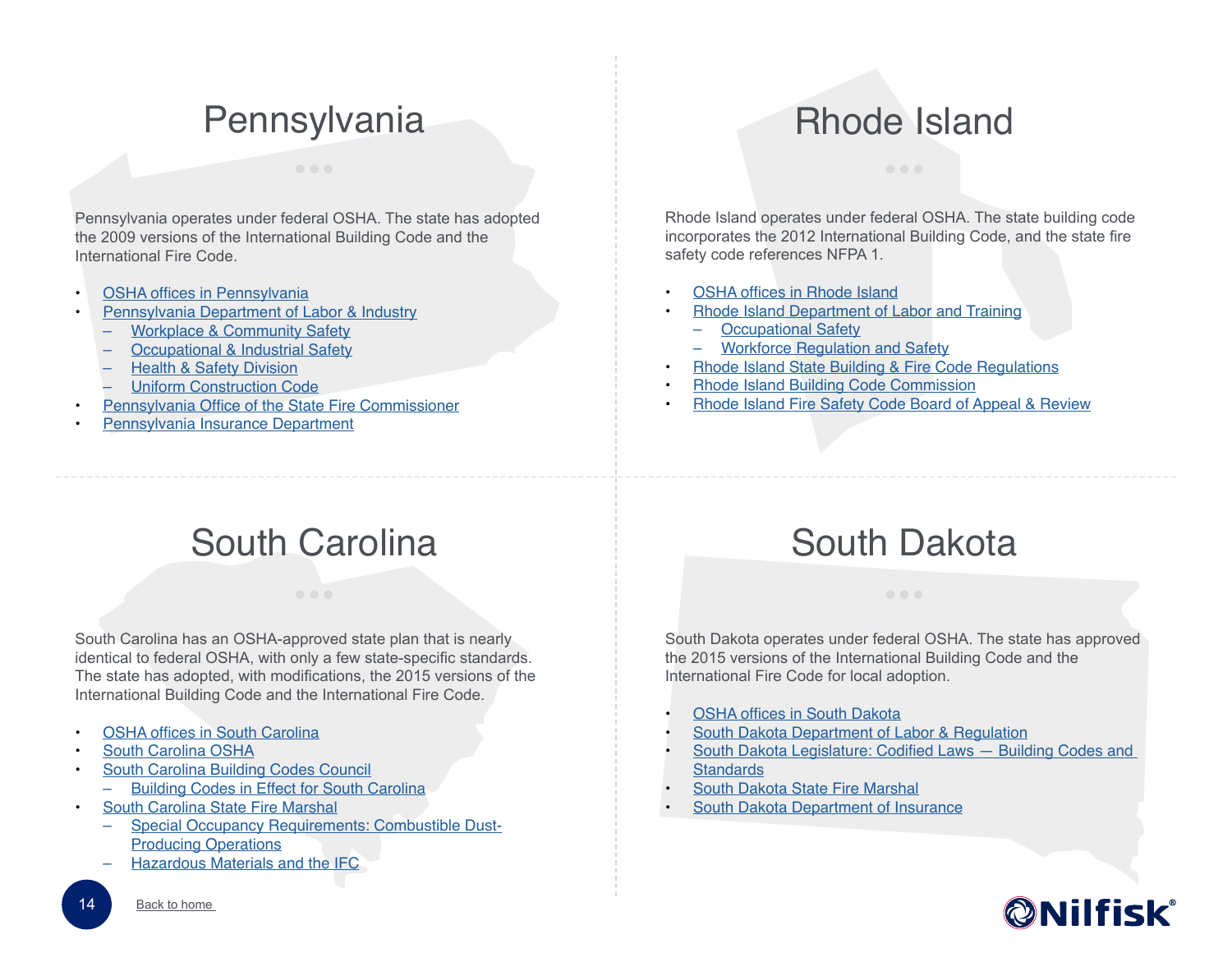#### **Tennessee**

#### $0.0.0$

<span id="page-14-0"></span>Tennessee has an OSHA-approved state plan nearly identical to federal OSHA, with the exception of a few unique standards for general industry. The state has adopted the 2012 versions of the International Building Code and the International Fire Code.

- [OSHA offices in Tennessee](https://www.osha.gov/oshdir/tn.html)
- [TOSHA Standards and Rules](http://www.tn.gov/workforce/article/standards-and-rules)
- [TOSHA Combustible Dust National Emphasis Program](https://www.tn.gov/assets/entities/labor/attachments/CPL-TN-03-00-008.pdf)
- [Globally Harmonized Hazard Communication and the Tennessee](https://www.tn.gov/assets/entities/labor/attachments/GHS_HazCom_TOSHA.pptx)  [Right-To-Know Law](https://www.tn.gov/assets/entities/labor/attachments/GHS_HazCom_TOSHA.pptx)
- [What-To-Do Booklet: A Template for Compliance With Hazard](https://www.tn.gov/assets/entities/labor/attachments/WhatToDoBookletGHS.pdf)  [Communication Standard and the Tennessee Hazardous Chemical](https://www.tn.gov/assets/entities/labor/attachments/WhatToDoBookletGHS.pdf)  [Right-To-Know Law](https://www.tn.gov/assets/entities/labor/attachments/WhatToDoBookletGHS.pdf)
- [Tennessee Department of Commerce & Insurance: Codes Enforcement](https://tn.gov/commerce/topic/fire-codes-enforcement)
- [Tennessee State Fire Marshal's Office](https://www.tn.gov/commerce/section/fire-prevention)
	- [Tennessee State Fire Marshal's Office Currently Adopted Codes](https://tn.gov/assets/entities/commerce/attachments/2016.08.04_sfmo_code_adoption_and_history.pdf)

Utah

## Texas

Texas operates under federal OSHA. The state has adopted the 2006 versions of the International Building Code and the International Fire Code, but jurisdictions are authorized to adopt later versions.

 $\bullet$   $\bullet$   $\bullet$ 

- [OSHA offices in Texas](https://www.osha.gov/oshdir/tx.html)
- **[Texas Workforce Commission](http://www.twc.state.tx.us/)** 
	- [OSHA Workplace Safety and Health Requirements](http://www.twc.state.tx.us/news/efte/osha.html)
- **[Texas State Law Library: Building Codes](https://www.sll.texas.gov/law-legislation/building-codes/)**
- **[Texas State Fire Marshal's Office](http://www.tdi.texas.gov/fire/index.html)**
- **[Texas Department of Insurance](http://www.tdi.texas.gov/)** 
	- **[Workplace Safety](http://www.tdi.texas.gov/wc/safety/index.html)**
	- [Wood Dust Hazards and Controls](http://www.tdi.texas.gov/pubs/videoresource/t5wooddust.pdf)
	- **[Safety and Health Resource Links](http://www.tdi.texas.gov/wc/safety/videoresources/govunivlinks.html)**

Utah has an OSHA-approved state plan with several unique standards, including one for combustible substances in the agriculture industry. The Utah Administrative Code contains some sections on dust collectors and ventilation for facilities that contain combustible dust. The Utah State Codes are based on the 2015 versions of the International Building Code and the International Fire Code.

- [OSHA offices in Utah](https://www.osha.gov/oshdir/ut.html)
- [Utah Occupational Safety and Health \(UOSH\)](https://laborcommission.utah.gov/divisions/UOSH/)
- [Utah Administrative Code](https://rules.utah.gov/publicat/code/r614/r614-004.htm)
- Utah Division of Occupational and Professional Licensing: [Uniform Building Codes](https://dopl.utah.gov/programs/ubc/)
- **[Utah Department of Public Safety: Fire Marshal](https://firemarshal.utah.gov/)**

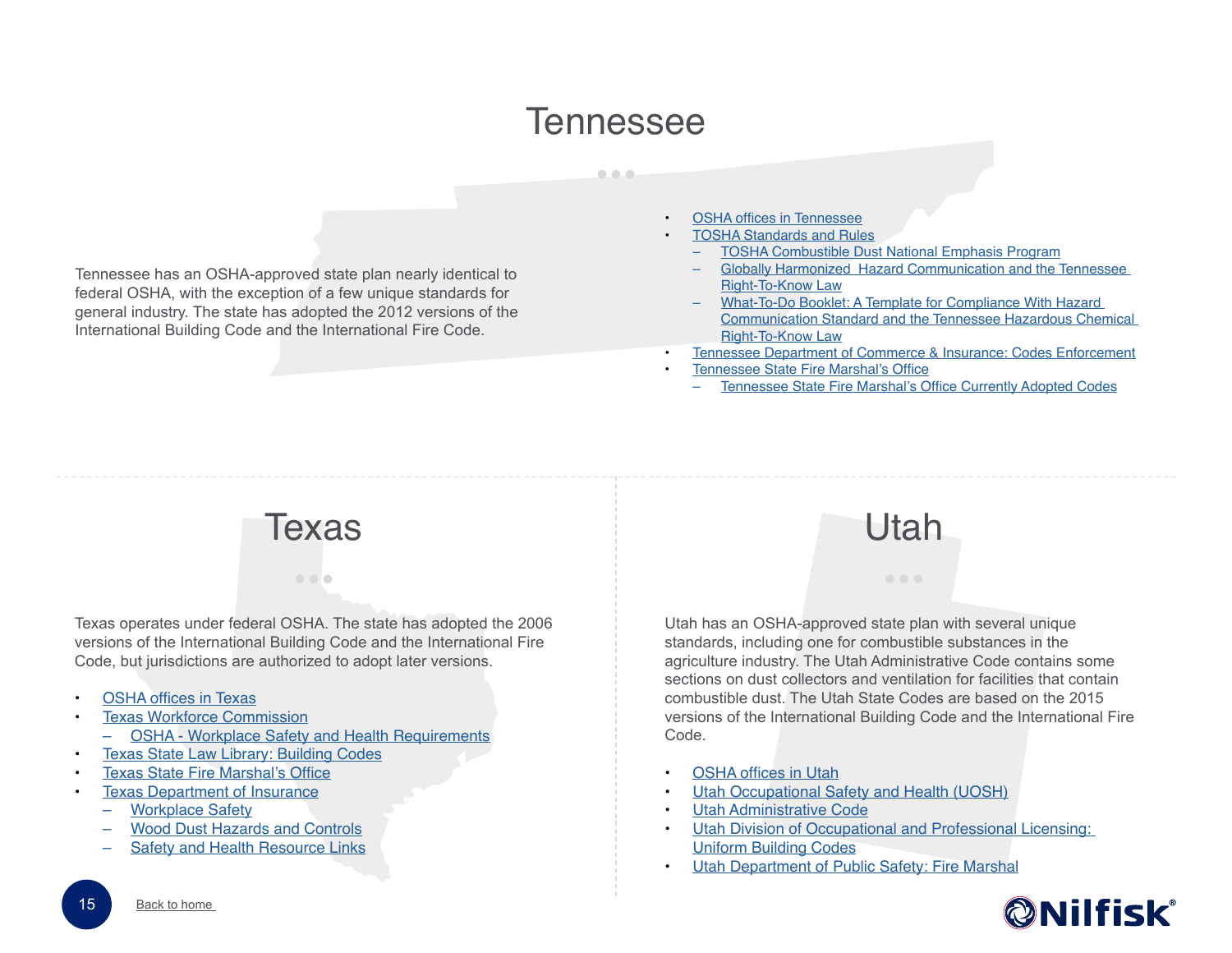#### Vemont

<span id="page-15-0"></span>Vermont has an OSHA-approved state plan that is nearly identical to federal OSHA. The Vermont Fire & Building Safety Code is based on the 2012 International Building Code, NFPA 101, and NFPA 1.

- **[OSHA offices in Vermont](https://www.osha.gov/oshdir/vt.html)**
- [Vermont Occupational Safety and Health Administration](http://labor.vermont.gov/vosha/vosha-osha-rules/)
	- [Project WorkSAFE Guide to the GHS-aligned Hazard](http://labor.vermont.gov/wordpress/wp-content/uploads/Project-WorkSAFE-Guide-to-the-GHS.pdf)  [Communication Standard](http://labor.vermont.gov/wordpress/wp-content/uploads/Project-WorkSAFE-Guide-to-the-GHS.pdf)
- [Vermont Division of Fire Safety](http://firesafety.vermont.gov/)
	- [Codes and Standards](http://firesafety.vermont.gov/buildingcode/codes)
	- [Building Code and Safety Services](http://firesafety.vermont.gov/buildingcode)
- [Vermont 2015 Fire & Building Safety Code](http://firesafety.vermont.gov/sites/firesafety/files/files/rules/dfs_rules_firecode2015_current.pdf)

### Virginia

 $\bullet$   $\bullet$   $\bullet$ 

Virginia has an OSHA-approved state plan that includes the majority of federal OSHA standards as well as a few unique ones. The Virginia Uniform Statewide Building Code incorporates much of the 2012 International Building Code. The fire code is enforced at the local level.

- **[OSHA offices in Virginia](https://www.osha.gov/oshdir/va.html)**
- [Virginia Department of Labor and Industry: OSHA/VOSH](http://www.doli.virginia.gov/vosh_enforcement/vosh_standards.html)  **[Standards](http://www.doli.virginia.gov/vosh_enforcement/vosh_standards.html)**
- [Virginia Uniform Statewide Building Code](http://www.dhcd.virginia.gov/index.php/va-building-codes/building-and-fire-codes/regulations/uniform-statewide-building-code-usbc.html)
- [Virginia Statewide Fire Prevention Code](http://www.dhcd.virginia.gov/index.php/va-building-codes/building-and-fire-codes/regulations/statewide-fire-prevention-code-sfpc.html)

#### **Washington**

Washington has an OSHA-approved state plan that contains many unique standards, several of which apply to combustible dust. The state has adopted the 2015 versions of the International Building Code and the International Fire Code.

- **[OSHA offices in Washington](https://www.osha.gov/oshdir/wa.html)**
- [Washington State Department of Labor & Industries: Division of](http://www.lni.wa.gov/Safety/Rules/?F=M)  [Occupational Safety & Health — Rules & Requirements](http://www.lni.wa.gov/Safety/Rules/?F=M)
	- [Combustible Dusts](http://www.lni.wa.gov/Safety/Topics/AtoZ/combustibledusts/)
		- » [List of Applicable Rules](http://www.lni.wa.gov/Safety/Topics/AtoZ/combustibledusts/rules.asp)
	- [Enforcement and Consultation Guidance for Combustible](http://www.lni.wa.gov/safety/rules/policies/pdfs/wrd1285.pdf)  [Dust Hazards](http://www.lni.wa.gov/safety/rules/policies/pdfs/wrd1285.pdf)
	- [Regional Directive: Grain Handling Facilities Inspection](http://www.lni.wa.gov/Safety/Rules/Policies/PDFs/wrd893b.pdf)  [Guidance and Standards Clarification](http://www.lni.wa.gov/Safety/Rules/Policies/PDFs/wrd893b.pdf)
	- Hazard Alert: Deadly Sa.vini. Dust Explosions
	- [Combustible Dust Mitigation Solutions](http://www.lni.wa.gov/safety/GrantsPartnerships/SHIP/awardees/timberProductsMfg/CombustibleDustMitigationSolutions.asp) Bridging the gap between hazardous wood dust awareness and actively eliminating risk through effective mitigation programs in wood product manufacturing
- [Washington State Building Code Council](https://fortress.wa.gov/ga/apps/SBCC/)
	- [Washington State Building Code](https://fortress.wa.gov/ga/apps/sbcc/page.aspx?nid=14)
- **[Washington State Fire Marshal](http://www.wsp.wa.gov/fire/firemars.htm)**

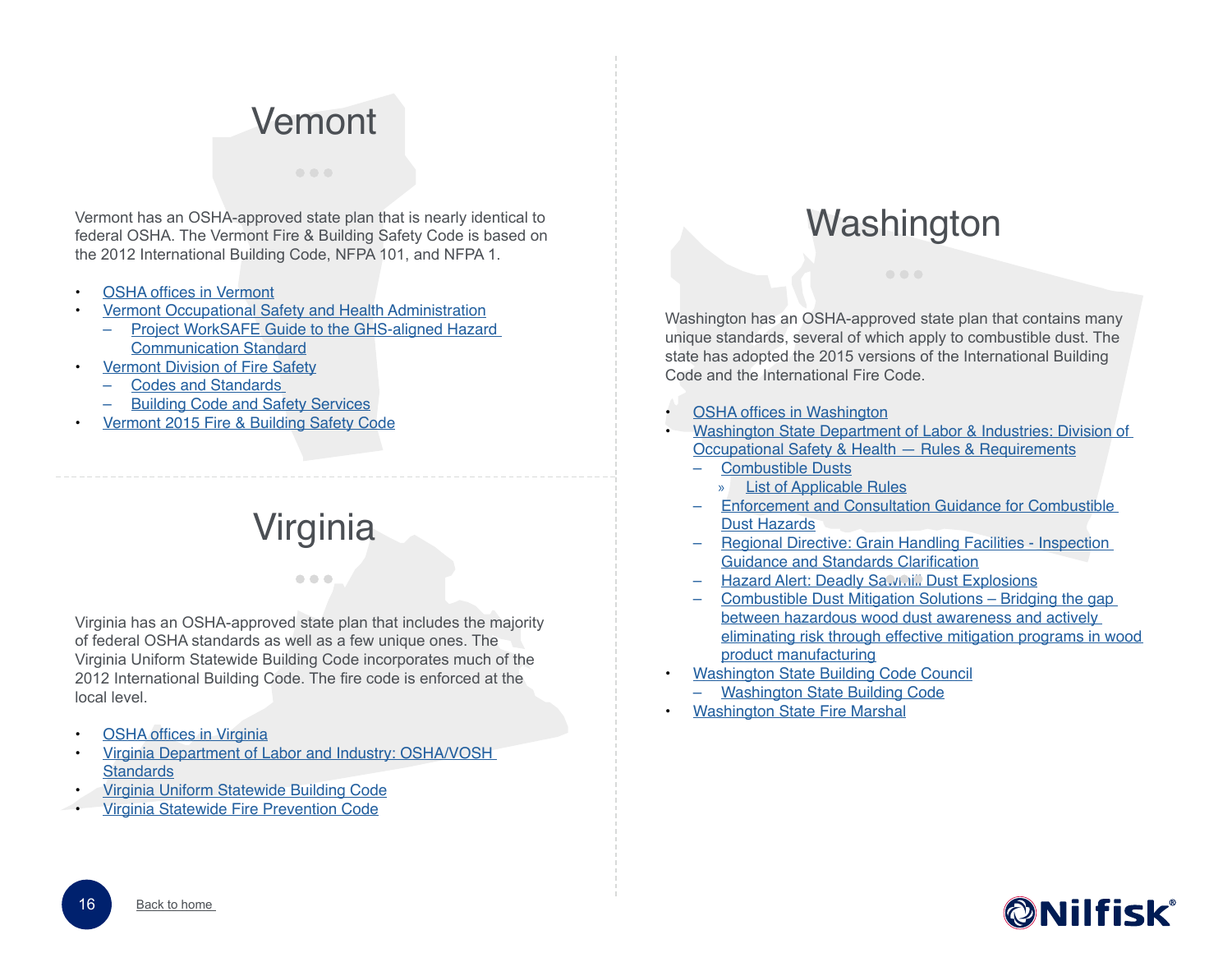#### **Wisconsin**

<span id="page-16-0"></span>Wisconsin operates under federal OSHA. The Wisconsin Commercial Building Code includes the 2009 International Building Code. The state fire prevention code is the 2012 edition of NFPA 1.

- [OSHA offices in Wisconsin](https://www.osha.gov/oshdir/wi.html)
- [Wisconsin Department of Health Services: Occupational Health](https://www.dhs.wisconsin.gov/occupational-health/index.htm)  [Program](https://www.dhs.wisconsin.gov/occupational-health/index.htm)
- [Wisconsin Department of Safety and Professional Services](http://dsps.wi.gov/)
	- [Public Sector Employee Safety Program](http://dsps.wi.gov/Programs/Industry-Services/Industry-Services-Programs/Public-Sector-Employee-Safety/)
	- [Commercial Buildings Administrative Code](http://dsps.wi.gov/Programs/Industry-Services/Industry-Services-Programs/Commercial-Buildings/Commercial-Buildings-Admin-Code)
	- The Building and Fire Prevention Code Relationship [\[Presentation\]](http://www.dsps.wi.gov/Documents/Industry%20Services/Forms/Commercial%20Buildings/Building%20Code%20Fire%20Prevention%20Code.pdf)
	- **[Wisconsin Department of Justice: State Fire Marshal](https://www.doj.state.wi.us/dci/state-fire-marshal)**

## West Virginia

West Virginia operates under federal OSHA. The state has adopted the 2015 versions of the International Building Code and the International Fire Code.

- **[OSHA offices in West Virginia](https://www.osha.gov/oshdir/wv.html)**
- [West Virginia Department of Labor Services](http://www.wvcommerce.org/info/aboutcommerce/labor/services.aspx)
- [West Virginia State Building Code](http://www.firemarshal.wv.gov/Documents/Laws%20and%20Code/State%20Building%20Code%2087CSR4.pdf)
- [West Virginia State Fire Marshal](http://www.firemarshal.wv.gov/about/Pages/StateFireMarshal.aspx)

#### **Wyoming**

Wyoming has an OSHA-approved state plan, which adopts federal OSHA standards identically and adds a few standards in areas where no federal standard exists. In Wyoming, building codes are voluntary. The state fire marshal has adopted the 2015 versions of the International Building Code and the International Fire Code.

- [OSHA offices in Wyoming](https://www.osha.gov/oshdir/wy.html)
- [Wyoming Department of Workforce Standards: Federal OSHA](http://wyomingworkforce.org/businesses/osha/standards/)  **[Standards](http://wyomingworkforce.org/businesses/osha/standards/)**
- [Wyoming Department of Fire Prevention and Electrical Safety:](http://wsfm.wyo.gov/plan-review/codes-and-standards)  [Codes and Standards](http://wsfm.wyo.gov/plan-review/codes-and-standards)